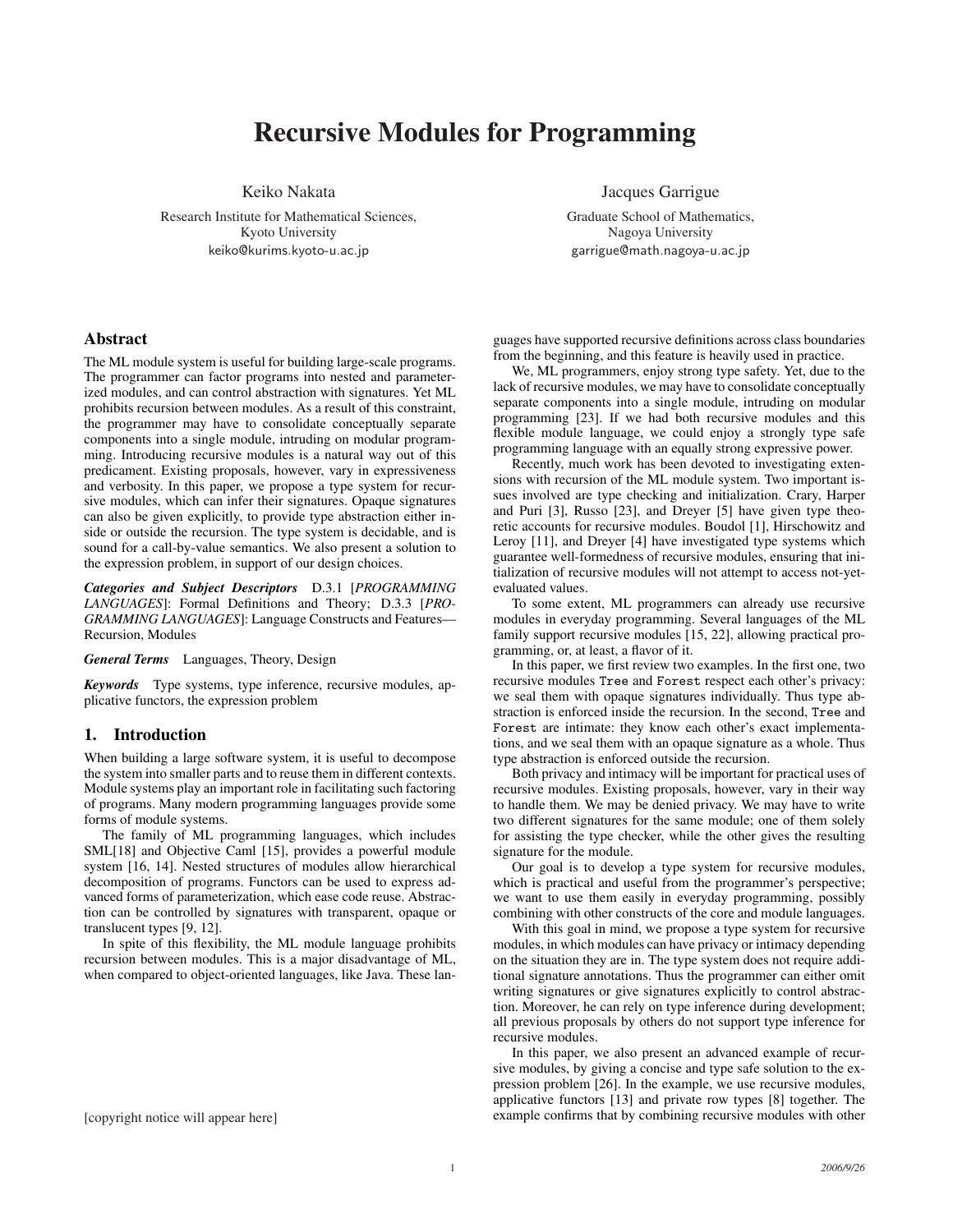```
module TreeForest = struct (TF)
module Tree = (struct
  datatype t = Leaf of int | Node of int * TF. Forest.t
  val max = λx.case x of Leaf i ⇒ i
     | Node (i, f) ⇒
       let j = TF. Forest. max f in if i > j then i else j
 end : sig type t val max : t → int end)
 module Forest = (struct
  type t = TF.Tree.t list
  val max = \lambdax.case x of [] \Rightarrow 0| hd :: tl ⇒
       let i = TF. Tree. max hd in let j = max tl in
       if i > j then i else j
  end : sig type t val max : t → int end)
end
```
Figure 1. Modules for trees and forests

language constructions we can indeed enjoy a highly expressive power in a type safe and modular way.

Our contributions are summarized as follows.

- *•* We examine two typical uses of recursive modules by giving concrete examples. These examples are useful for understanding basic uses of recursive modules.
- *•* We propose a new type system for recursive modules with first-order applicative functors. The type system supports type inference for recursive modules, and is decidable and sound for a call-by-value semantics.

All examples we present in this paper are type checked in this type system, without requiring additional signature annotations.

*•* We give a type safe and concise solution to the expression problem, in order to demonstrate that recursive modules give us high expressive power in a modular way when combined with other language constructions.

The rest of the paper is organized as follows. In the next section, we review two examples of recursive modules and present the main features of our calculus, *Traviata*, used for our formal development. Section 3 gives the concrete syntax of *Traviata*. Section 4 and 5 explain the type system and present a soundness result. In Section 6, we give a solution to the expression problem. In Section 7, we examine the double vision problem [6]. Section 9 examines related work and Section 10 concludes.

# 2. Examples

In this section, we review two examples to illustrate two possible uses of recursive modules and to informally present *Traviata*<sup>1</sup> .

The first example appears in Figure 1. The top-level module TreeForest contains two modules Tree and Forest: Tree represents a module for trees whose leaves and nodes are labeled with integers; Forest represents a module for unordered sets of those integer trees.

The modules Tree and Forest refer to each other in a mutually recursive way. Their type components Tree.t and Forest.t refer to each other, as do their value components Tree.max and Forest.max. These functions calculate the maximum integers a tree and a forest contain, respectively.

To enable forward references, we extend structures and signatures with implicitly typed declarations of *self variables*. Components of structures and signatures can refer to each other recursively using the self variables. For instance, TreeForest declares a self

```
module TreeForest =
 functor(X : sig type t val compare : t → t → bool end) →
  (struct (TF)
    module S = MakeSet(X)module Tree = struct
     module F = TF.Forest
     type s = F.tdatatype t = Leaf of X.t | Node of X.t * s
     val split = \lambdax.case x of Leaf i \Rightarrow [Leaf i]
       | Node (i, f) ⇒ (Leaf i) :: f
     val labels = λx.case x of Leaf i ⇒ TF.S.singleton i
        | Node (i, f) ⇒ TF.S.add i (F.labels f)
    end
    module Forest = struct
     module T = TF.Tree
     type t = T.t list
     val sweep = \lambdax.case x of [] \Rightarrow []| (T.Leaf y) :: tl ⇒ (T.Leaf y) :: (sweep tl)
         | (T.Node y) :: tl ⇒ sweep tl
     val labels = λx.case x of [] ⇒ TF.S.empty
        | hd :: tl ⇒ TF.S.union (T.labels hd) (labels tl)
     val incr = \lambdaf.\lambdat.let 11 = labels f in
       let 12 = T.\nlabel{eq:1} 1 abels t in
       if TF.S.diff l1 l2 != TF.S.empty then (t :: f) else f
    end
   end : sig (Z)
    module Tree : sig type t val split : t → Z.Forest.t end
    module Forest : sig
     type t val sweep : t → t val incr : t → Z.Tree.t → t
    end
   end)
```
Figure 2. Intimate modules for trees and forests

variable named TF, which is used inside Tree and Forest to refer to each other recursively. We keep the usual ML scoping rules for backward references. Thus Tree.max can refer to the Leaf and Node constructors without going through a self variable. Tree might also be used without prefix inside Forest, but the explicit notation seems clearer.

This first example illustrates a possible use of recursive modules, where they respect each other's privacy. They are sealed with signatures individually, enforcing type abstraction inside the recursion.

The second example appears in Figure 2. Now TreeForest is a functor, parameterized by the type of labels of trees. We assume that an applicative functor MakeSet is given in a library for making sets of comparable elements.

The modules Tree and Forest define the same recursive types as the first example, except that the argument types of the constructors Leaf and Node are parameterized. The module abbreviation module  $F = TF$ . Forest inside Tree allows us to use an abbreviation F for TF.Forest inside Tree. Similarly, the type s in Tree is an abbreviation which expands into TF.Forest.t.

In this second example, Tree and Forest are intimate: the functions Tree.split and Forest.sweep know the underlying implementations of the types Forest.t and Tree.t of the others, thus can construct and deconstruct values of those types. Given a tree, split cuts off the root node of the tree and returns the resulting forest. The function sweep gathers the leaves from a given forest.

Since the two modules are intimate, we do not seal Tree and Forest individually here. Instead, we seal them as a whole with a single signature. The signature only exposes functions split, sweep, and incr, which augments a given forest only if a given tree contains original labels that are not contained in the forest, but hides functions Tree.labels and Forest.labels, which are utility functions for incr. The signature also enforces type abstraction by

<sup>&</sup>lt;sup>1</sup> In examples, we shall allow ourselves to use some usual core language constructions, such as let and if expressions and list constructors, even though they are not part of the formal development given in Section 3.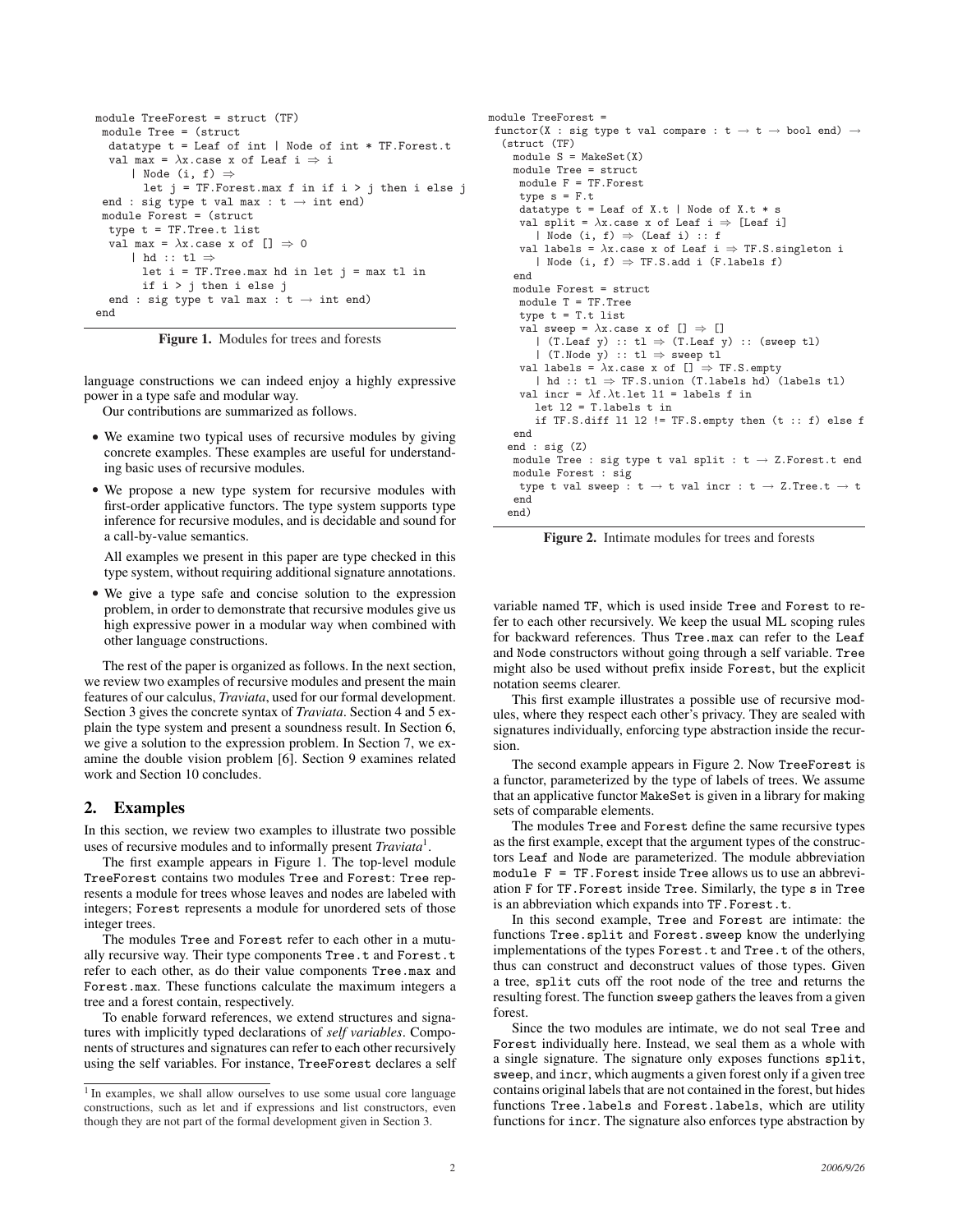hiding implementations of the types Tree.t and Forest.t, thus it protects privacy of the two modules from the outside.

The two examples we have seen so far illustrate two possible uses of recursive modules. They may have privacy, enforcing type abstraction inside the recursion. They may have intimacy, enforcing type abstraction outside the recursion. We think both uses are natural and would become common in practice.

*Comparison with existing type systems* The two examples presented are type checked in our type system without requiring additional annotations. Below, we examine the ways existing type systems handle these examples.

To avoid presenting too much annotations, we remove the module abbreviation module  $F = TF$ . Forest from Tree in Figure 2. Yet, although we can dispense with abbreviations by replacing them with their definitions altogether, they are useful in practice [24].

In Russo's system [23] there is no obvious way to type check the first example, keeping type abstraction between Tree and Forest. A suggested solution, which is found in his paper, is to annotate the self variable TF of TreeForest with a *recursive signature*<sup>23</sup> [23]: sig (Z : sig module Tree : sig type t end

module Forest : sig type t = Tree.t list end end)

module Tree : sig

datatype  $t =$  Leaf of int | Node of int  $*$  Z. Forest.t end module Forest : sig

type t = Tree.t list val max : t *→* int end end

This annotation for TF, however, would break type abstraction between Tree and Forest, exposing underlying implementations of types Tree.t and Forest.t to each other.

In Dreyer's system [5], the sealing signatures for Tree and Forest must be given in advance. That is, the programmer has to write both signatures before defining either of the two modules, as opposed to Figure 1, where the signatures are written in a modulewise way.

O'Caml [15] type checks Figure 1 without modifications.

Next, we examine the second example.

In Russo's system, the programmer must annotate TF with a recursive signature:

sig (Z : sig module Tree : sig type t end

module Forest : sig type t = Tree.t list end end)

module Tree : sig

datatype  $t =$  Leaf of X.t | Node of X.t  $*$  Z. Forest.t end module Forest : sig

type t = Tree.t list val labels : t *→* MakeSet(X).t end end

Note that this signature is solely for assisting the type checker. We have already given in Figure 2 the eventual signatures that Tree and Forest should have; these signatures do not reveal the underlying implementations of types Tree.t and Forest.t or the function Forest.labels.

To type check Figure 2 in Dreyer's system and O'Caml, the programmer must write fully manifesting signatures of Tree and Forest in advance, where the signatures declare every component of the modules. The type checker first type checks the two modules assisted by these manifest signatures. Once this succeeds, type abstraction is enforced using the sealing signature given in Figure 2. Thus the programmer has to write annotations yet more verbose than in Russo's system.

| Module expression         |                             |                                                |                     |  |  |  |
|---------------------------|-----------------------------|------------------------------------------------|---------------------|--|--|--|
| E                         | $\mathrel{\mathop:}=$       | $E_d^i$                                        |                     |  |  |  |
|                           |                             | Module expression descriptions                 |                     |  |  |  |
| $E_d$                     | $\mathbb{C} = \mathbb{C}$   | struct $(Z)$ $D_1 \ldots D_n$ end              | structure           |  |  |  |
|                           |                             | functor $(X : A) \to E$                        | functor             |  |  |  |
|                           |                             | (E: S)                                         | sealing             |  |  |  |
|                           |                             | mid                                            | module identifier   |  |  |  |
|                           |                             | X                                              | module variable     |  |  |  |
| Definitions               |                             |                                                |                     |  |  |  |
| D                         | $::=$                       | module $M = E$                                 | module def.         |  |  |  |
|                           |                             | datatype $t = c$ of $\tau$                     | datatype def.       |  |  |  |
|                           |                             | type $t=\tau$                                  | type abbreviation   |  |  |  |
|                           |                             | val $l = e$                                    | value def.          |  |  |  |
| Signature                 |                             |                                                |                     |  |  |  |
| S                         | $\mathrel{\mathop:}=$       | $S^i_{\mathcal{A}}$                            |                     |  |  |  |
| Signature descriptions    |                             |                                                |                     |  |  |  |
| $S_d$                     | $\mathbb{C} = \mathbb{C}$   | $sig(Z) B_1 B_n$ end                           | structure type      |  |  |  |
|                           |                             | functor $(X : A) \to S$                        | functor type        |  |  |  |
| Module variable signature |                             |                                                |                     |  |  |  |
| $\overline{A}$            | $\mathbb{R}^n = \mathbb{R}$ | $A_d^i$                                        |                     |  |  |  |
|                           |                             | Module variable signature description          |                     |  |  |  |
| $A_d$                     | $\mathrel{\mathop:}=$       | sig $B_1 \ldots B_n$ end                       |                     |  |  |  |
| <b>Specifications</b>     |                             |                                                |                     |  |  |  |
| B                         | $\mathrel{\mathop:}=$       | module $M : S$                                 | module spec.        |  |  |  |
|                           |                             | datatype $t = c$ of $\tau$                     | datatype spec.      |  |  |  |
|                           |                             | type $t=\tau$                                  | manifest type spec. |  |  |  |
|                           |                             | type $t$                                       | abstract type spec. |  |  |  |
|                           |                             | val $l:\tau$                                   | value spec.         |  |  |  |
| Recursive identifiers     |                             |                                                |                     |  |  |  |
| rid                       | $::=$                       | $Z \mid rid.M$                                 |                     |  |  |  |
| Module identifiers        |                             |                                                |                     |  |  |  |
| mid                       | $\mathbb{C} = \mathbb{C}$   | $rid \mid mid(md) \mid mid(X)$                 |                     |  |  |  |
|                           |                             | Extended module identifiers                    |                     |  |  |  |
| ext_mid                   |                             | $\equiv Z \mid ext\_mid.M$                     |                     |  |  |  |
|                           |                             | $ext_{mid} (ext_{mid}) \mid ext_{mid}(X)$      |                     |  |  |  |
| Module paths              |                             |                                                |                     |  |  |  |
| p, q, r                   | $\mathbb{R}^2 =$            | $ext\_mid \mid X$                              |                     |  |  |  |
| Program                   |                             |                                                |                     |  |  |  |
| P                         | $\equiv$                    | struct $(Z)$ $D_1 \ldots D_n$ end <sup>2</sup> |                     |  |  |  |

Figure 3. The module language of *Traviata*

We believe that both privacy and intimacy are important for practical uses of recursive modules. Existing type systems, however, do not handle them equally. These type systems may deny privacy. They may require additional annotations that are used only for helping the type checker, but do not affect resulting signatures of modules. Even if we assume that these annotations provide some useful information, our experience with type inference in ML is that one often writes a module without its signature, and then eventually writes a signature by editing the result of type inference. This technique is not available for recursive modules in these type systems.

# 3. Syntax

Figure 3 gives the module language of *Traviata*, which is based on Leroy's applicative functor calculus [13]. We use *M* as a metavariable for module names, *X* for module variables and *Z* for self variables. For simplicity, we distinguish them syntactically, however the context could tell them apart without this distinction. We also use *t* for type names and *l* for (core) value names.

For the purpose of both defining type equality and designing a decidable type system, we label module expressions, signatures and *module variable signatures* with integers. For instance, a module expression  $E$  is a module expression description  $E_d$  labeled with an integer  $i$ , where  $E_d$  is either a structure, a functor, a sealing,

<sup>2</sup> This recursive signature does not exactly follow his syntax, *e.g.* we have to use the keyword structure instead of module in his system.

<sup>3</sup> We note that by permuting the definition order of Tree and Forest the amount of required annotations can be reduced to some extent in this case. However permutation does not always work.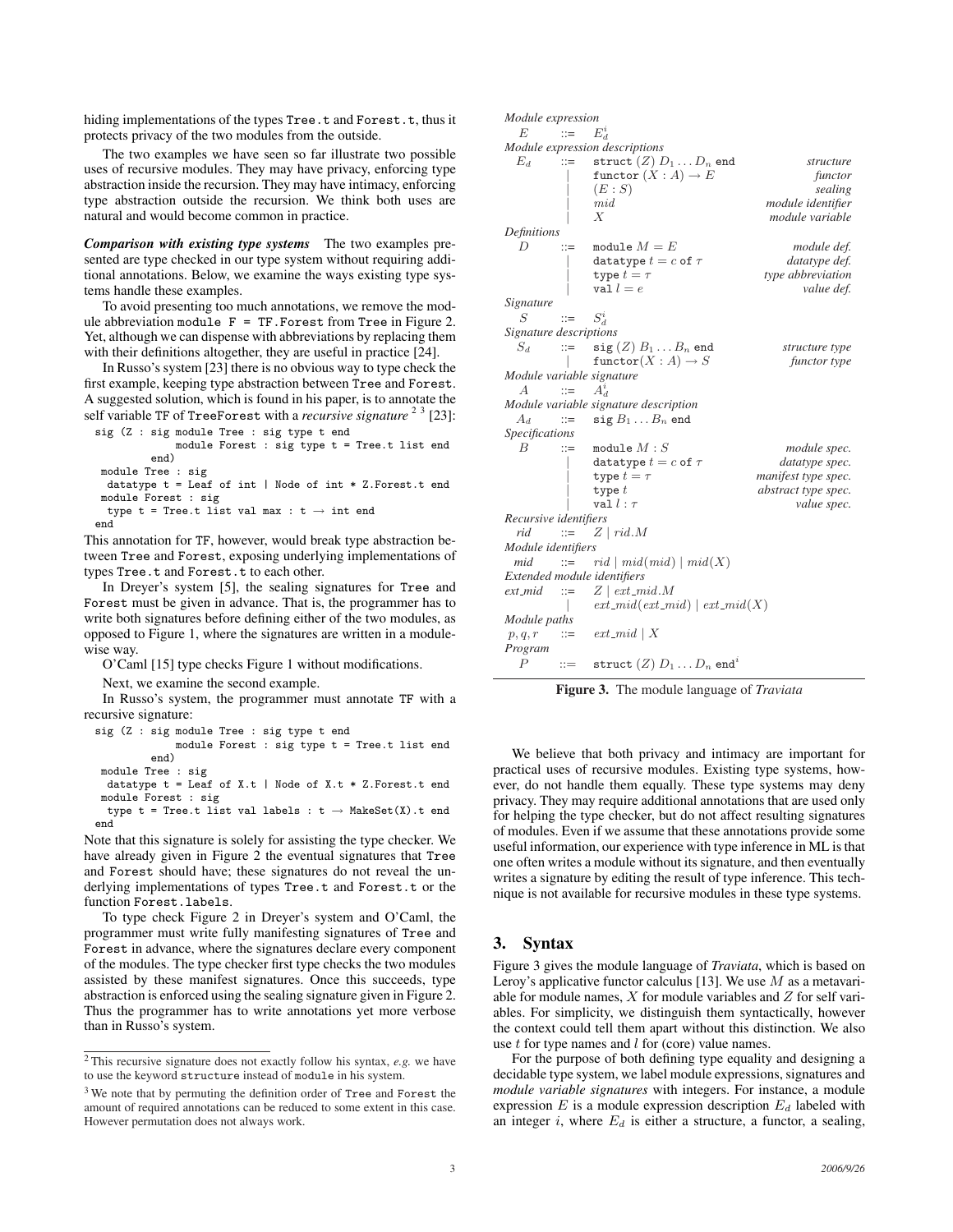| Core types      | $\tau$ |                        | $\therefore$ 1 $\tau_1 \rightarrow \tau_2$ $\tau_1 * \tau_2$   p.t                       |
|-----------------|--------|------------------------|------------------------------------------------------------------------------------------|
| Core expr.      | e      |                        | $\equiv x \mid () \mid (\lambda x.e : \tau) \mid (e_1, e_2) \mid \pi_i(e) \mid e_1(e_2)$ |
|                 |        |                        | $rid.c e   X.c e   \case e \text{ of } ms   rid.l   X.l$                                 |
| <i>Matching</i> | ms     | $\mathbb{C} = \square$ | $rid.c x \Rightarrow e \mid X.c x \Rightarrow e$                                         |

Figure 4. The core language of *Traviata*

a module identifier or a module variable <sup>4</sup>. One can think of the integer label *i* of  $E_d^i$  as the location of  $E_d$  in the source program. For the interest of brevity, we may omit integer labels when they are not used. For the interest of clarity, we may write additional parentheses, for instance  $(\texttt{functor(X: sig type t end}^2) \rightarrow \texttt{X}^3)^1.$  We use metavariables *i, j* for integers.

As explained in the previous section, we extend structures and signatures with implicitly typed declarations of self variables to support recursive references. In the construct struct  $(Z)$   $D_1$ ...  $D_n$  end, the self variable *Z* is bound in  $D_1 \ldots D_n$ . Similarly, in the construct  $\text{sig}(Z)$   $B_1 \ldots B_n$  end, the self variable *Z* is bound in  $B_1 \ldots B_n$ .

For simplicity, we provide different syntax for signatures and module variable signatures; the latter are used to specify signatures of functor arguments and do not declare self variables. In a practical system, we can unify their syntax for the programmer's benefit.

The construct which enables recursive references is *recursive identifiers*. A recursive identifier is constructed from a self variable and the dot notation "*.M*", which represents access to the submodules *M* of a structure. A recursive identifier may begin from any bound self variable, and may refer to a module at any level of nesting within the recursive structure, regardless of component ordering. For instance, through the self variable of the top-level structure, one can refer to any module named in that structure except for those hidden within sealed sub-structures. It is important that recursive identifiers can only contain bound self variables, and that self variables of sealed modules are unbound outside them. Otherwise type abstraction could be broken.

For the sake of simplicity, functor applications only contain module identifiers and module variables.

To support applicative functors [13], we define a slightly extended class of identifiers, named *module paths* in Figure 3, which can liberally include functor applications. Core types defined in Figure 4 may use module paths. Applicative functors give us more flexibility in expressing type sharing constraints between recursive modules. In Section 6, we give a practical example which uses recursive modules and applicative functors together in support of our design choices. It will be useful to note that  $Z \subseteq rid \subseteq mid \subseteq$  $ext$ <sub>*−mid*</sub>  $\subset$  *p* holds.

A program is a top-level structure which contains a bunch of recursive modules. In this paper, we only consider recursive modules, but not ordinary ones.

To obtain a decidable type system, we impose a *first-order structure restriction* that requires functors 1) not to take functors as argument, 2) nor to access sub-modules of arguments. The first condition means that our functors are first-order, and the second implies that the programmer has to pass sub-modules as independent parameters for functors instead of passing a module which contains all of them. One might have noticed that the syntax of module expression descriptions excludes those of the forms *X.M* and *X*(*mid*). This is consistent with this restriction.

Figure 4 gives the our core language of *Traviata*. We use *x* as a metavariable for program variables (variables, for short), and *c* for value constructor names.

The core language describes a simple functional language extended with *value paths X.l* and *rid.l*, and *type paths p.t*. Value paths *X.l* and *rid.l* refer to the value components *l* in the structures referred to by *X* and *rid*, respectively. A type path *p.t* refers to the type component *t* in the structure that *p* refers to.

We may say paths to mean module, type and value paths as a whole.

An unusual convention is that a module variable is bound inside its own signature. For instance,

functor(X : sig type t val 1 : X.t end)  $\rightarrow$  X is a legal expression, which should be understood as

functor(X : sig type t val l : t end) *→* X

This convention is convenient when proving type soundness, as the syntax of paths is kept uniform, that is, every path is prefixed by either a self variable or a module variable. In Section 6, we give examples where this this convention is useful.

We write *MVars*(*p*) to denote the set of module variables contained in the module path *p*. We also write  $MVars(\tau)$ ,  $MVars(e)$ and the likes with obvious meanings.

In the formalization, 1) function definitions are explicitly type annotated; 2) every structure and structure type declares a self variable; 3) a path is always prefixed by a self variable or a module variable. Our examples do not stick to these rules. Instead, we have assumed that there is an elaboration phase, prior to type checking, that adds type annotations for functions by running a type inference algorithm on the core language. The original program may still require some type annotations, to avoid running into the polymorphic recursion problem. In Section 8, we discuss the details of this inference algorithm. The elaboration phase also infers omitted self variables, to complete implicit backward references.

We assume the following five conventions: 1) a program does not contain free module variables or free self variables; 2) all binding occurrences of module or self variables use distinct names; 3) any sequence of module definitions, type abbreviations, datatype definitions, value definitions, module specifications, manifest and opaque type specifications, datatype specifications and value specifications does not contain duplicate definitions or specifications for the same name; 4) all occurrences of module expressions, signatures and module variable signatures in a program are labeled with distinct integers; 5) module variable signatures do not contain module specifications.

# 4. Reconstruction

The type system is composed of two parts, namely a type reconstruction part and a type-correctness check part. Concretely, we type check a program *P* in two steps: 1) reconstruct a *lazy program type* of *P*; at this point, we do not require the reconstructed type to be correct; 2) check type-correctness of *P* by type checking *P* in the intuitive way, using the reconstructed type as type environment; once this second step is completed, we are certain both that *P* is type-correct and that the reconstruction was correct.

In this section we describe the reconstruction part; the next section explains the type-correctness check part.

The rest of this section is organized as follows. In Section 4.1, we define lazy program types, which are output by the reconstruction algorithm. In Section 4.2, we define a *look-up judgment* for using programs and lazy program types as lookup tables. In Section 4.3, we introduce "resolution algorithms", the key for enabling the reconstruction. Finally, in Section 4.4, we present an algorithm for reconstructing lazy program types from programs.

In the rest of the paper, we assume that each self variables *Z* is annotated with a *module variable environment*  $\theta$ , written  $Z^{\theta}$ . A module variable environment is a substitution of module paths for module variables. Correspondingly, we assume that each occur-

<sup>4</sup> Note that *Traviata* does not have separate notions for opaque signatures and transparent ones.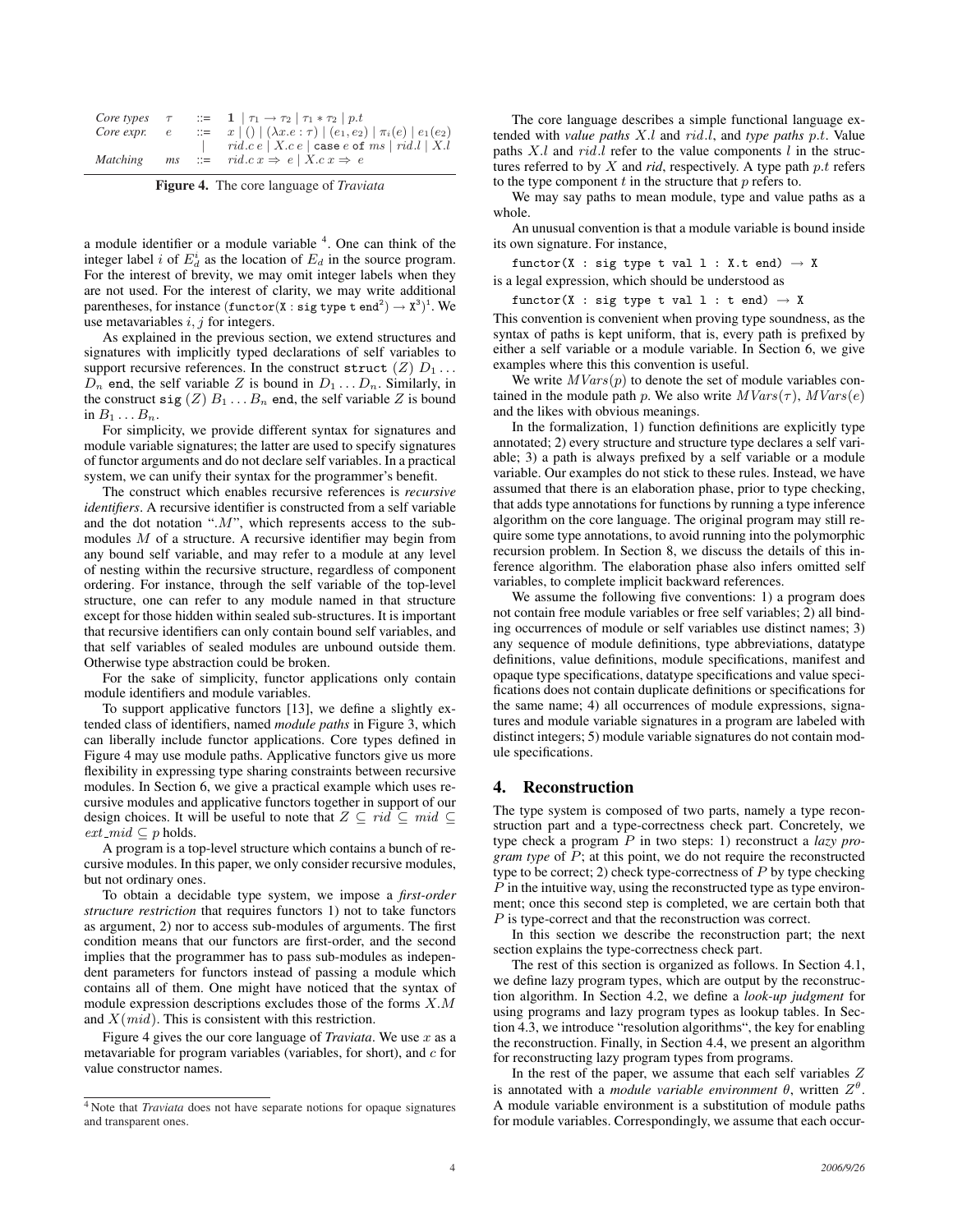Lazy signature

\n
$$
T \quad ::= \quad T_d^i
$$
\nLazy signature descriptions

\n
$$
T_d \quad ::= \quad \text{sig}(Z) \quad C_1 \quad \ldots \quad C_n \quad \text{end} \quad \text{lazy structure type}
$$
\n
$$
\begin{array}{rcl}\n\text{functor}(X:A) \rightarrow T & \text{lazy functor type} \\
(T_1: T_2) & \text{lazy scaling type} \\
p & \text{if } T_1 \quad \text{dscript map } t = c \quad \text{of } \tau\n\end{array}
$$
\nLazy specification

\n
$$
C \quad ::= \quad \text{module } M: T
$$
\n
$$
\begin{array}{rcl}\n\text{d\tt{a\tt{type}}} \quad t = c \quad \text{of } \tau\n\end{array}
$$
\nLazy program type

\n
$$
t \quad \text{val } l: \tau
$$
\nLazy program type

\n
$$
U \quad ::= \quad \text{sig}(Z) \quad C_1 \quad \ldots \quad C_n \quad \text{end}^i
$$

Figure 5. Lazy module types

| $Top-levels$ $O ::= P   U$<br>Module descriptions $K ::= E_d   S_d   A_d   T_d$ |    |                                          |
|---------------------------------------------------------------------------------|----|------------------------------------------|
|                                                                                 | SS | $:=$ $:=$ $=$ $ $ :<br>$ ::=$ struct sig |
|                                                                                 |    |                                          |



$$
\begin{array}{c} \hline \\ \hline O \vdash Z^\theta \mapsto (\theta, \rho_O(Z)) \end{array} \begin{array}{c} (1) \quad \hline \\ O \vdash X \mapsto (id, \rho_O(X)) \end{array} \begin{array}{c} (2) \\ (2) \\ (3) \end{array}
$$
\n
$$
\begin{array}{c} O \vdash p \mapsto (\theta, \texttt{ss} \ldots \texttt{module } M := K^j \ldots \texttt{end}^i) \quad K \neq (K_1^{j_1} : K_2^{j_2}) \\\hline \\ O \vdash p \mapsto (\theta, \texttt{ss} \ldots \texttt{module } M := K^j \ldots \texttt{end}^i) \quad K = (K_1^{j_1} : K_2^{j_2}) \\\hline \\ O \vdash p \mapsto (\theta, (\texttt{functor}(X : A) \to K^j)^i) \quad K \neq (K_1^{j_1} : K_2^{j_2}) \\\hline \\ O \vdash p_1 (p_2) \mapsto (\theta(X \mapsto p_2], K^j) \\\hline \\ O \vdash p_1 \mapsto (\theta, (\texttt{functor}(X : A) \to K^j)^i) \quad K = (K_1^{j_1} : K_2^{j_2}) \\\hline \\ O \vdash p_1 (p_2) \mapsto (\theta(X \mapsto p_2], K_2^{j_2}) \end{array} \begin{array}{c} (3) \\ (4) \\ (5) \end{array}
$$



rence of a self variable in a program *P* is implicitly annotated with an identity substitution *id*. That is, we regard *Z* as an abbreviation for  $Z^{id}$ . We use  $\theta$  as a metavariable for module variable environments.

#### 4.1 Lazy module types

Figure 5 gives the syntax for lazy module types, which we use as signatures of modules during type checking. The syntax for lazy signature descriptions extends that for signature descriptions with the sealing construction  $(T_1 : T_2)$  and module paths. We use the sealing construction  $(T_1 : T_2)$  to check type-correctness of the sealing construction  $(E : S)$  of module expression descriptions ((25) in Figure 15). We use module paths to instantiate signatures lazily ((55) in Figure 18). In the construct  $\text{sig}(Z)$   $C_1 \ldots C_n$  end, the self variable *Z* is bound in  $C_1 \ldots C_n$ . A lazy program type is a top-level lazy structure type labeled with an integer. Note that lazy signatures include signatures.

We use the notation convention in Figure 6. In particular, we use *O* as a metavariable for top-levels, which are either programs or lazy program types, and *K* for *module descriptions*, which are either module expression descriptions, signature descriptions, module variable signature descriptions or lazy signature descriptions.

```
struct (Z)
   module M_1 = (functor(X : sig type t end^3) \rightarrowstruct module M_{11} = struct end<sup>5</sup> end<sup>4</sup>)<sup>2</sup>
  module M_2 = struct type t = int end<sup>6</sup>
   module M_3 = Z.M_1(Z.M_2)^7end<sup>1</sup>
```


#### 4.2 Look-up

Next, we define a look-up judgment for finding module descriptions and their integer labels from a top-level. During the reconstruction we use the judgment against programs; during the type-correctness check, we use the judgment against lazy program types.

We assume that, for a top-level *O*, there is a global mapping  $\rho$ *O* which sends i) a self variable *Z* to the structure or the (lazy) structure type to which *Z* is *ascribed* in *O*, and ii) a module variable *X* to the module variable signature specified for *X* in *O*. We say that in the construct struct  $(Z)$   $D_1$   $\dots$   $D_n$  end<sup>*i*</sup> the self variable *Z* is ascribed to struct  $(Z)$   $D_1$  . . .  $D_n$  end<sup>i</sup>. Similarly, in the constructs  $\text{sig}(Z)$   $B_1 \dots B_n$  end<sup>*i*</sup> and  $\text{sig}(Z')$   $C_1 \dots C_m$ end<sup>*j*</sup>, *Z* and *Z'* are ascribed to sig  $(Z)$   $B_1 \ldots B_n$  end<sup>*i*</sup> and sig  $(Z')$   $C_1$   $\ldots$   $C_m$  end<sup>*j*</sup>, respectively. The use of  $\rho_O$  makes the presentation concise<sup>5</sup>.

We present inference rules for the look-up judgment in Figure 7. The judgment  $O \vdash p \mapsto (\theta, K^i)$  means that the module path *p* refers to the module description *K* labeled with the integer *i* in the top-level *O*, where each module variable *X* is bound to  $\theta(X)$ .

Let us examine each rule. For self variables and module variables, the judgment consults the global mapping *ρO*. Next two rules (3) and (4) handle module paths of the form *p.M*. A module path *p.M* refers to the sub-module named *M* in the module that *p* refers to. Hence *p* must refer to either a structure or a (lazy) structure type. The rules (3) and (4) distinguish whether *M* is bound to a sealing construction  $(K_1^{j_1} : K_2^{j_2})^j$  or not; when it is, then *p.M* resolves to the sealing part  $K_2^{j_2}$ . Thus, the judgment prevents peeking inside of sealed modules from outside them. The last two rules (5) and (6) handle module paths of the form  $p_1(p_2)$ . When  $p_1$  refers to either a functor or a (lazy) functor type, then  $p_1(p_2)$  resolves to the body of the functor, where the module variable environment is augmented with the new binding  $[X \mapsto p_2]$ . Again the rules (5) and (6) distinguish whether the body is a sealing construction or not.

The look-up judgment does not hold for arbitrary module paths. For instance, consider Figure 8. We have  $P_1 \vdash Z.M_1(Z.M_2).M_{11} \mapsto$  $([X \mapsto Z.M_2],$  struct end<sup>5</sup>). But, the judgment does not hold for the module path  $Z.M_3.M_{11}$ .

Recall that we have assumed the absence of free module variables. This means that when  $O \vdash p \mapsto (\theta, q^i)$ , then  $MVars(q) \subseteq$ *dom*(*θ*). For a module variable environment *θ*, *dom*(*θ*) denotes the domain of *θ*.

#### 4.3 Resolution algorithms

Our type system differs from others in that it can resolve path references. Concretely, we developed a terminating procedure for determining the component that a path refers to, where the path may contain forward references. The motivation of this procedure was to define a decidable judgment for type equality. In a language with recursive modules and applicative functors, there is the potential that

<sup>5</sup> We could avoid this assumption of a global mapping by annotating each self variable with the source program location of the structure or structure type to which the self variable is ascribed. Since the source program can be regarded as a finite tree, we can represent every node of the tree by a finite representation (i.e., we need not use file names or line numbers.)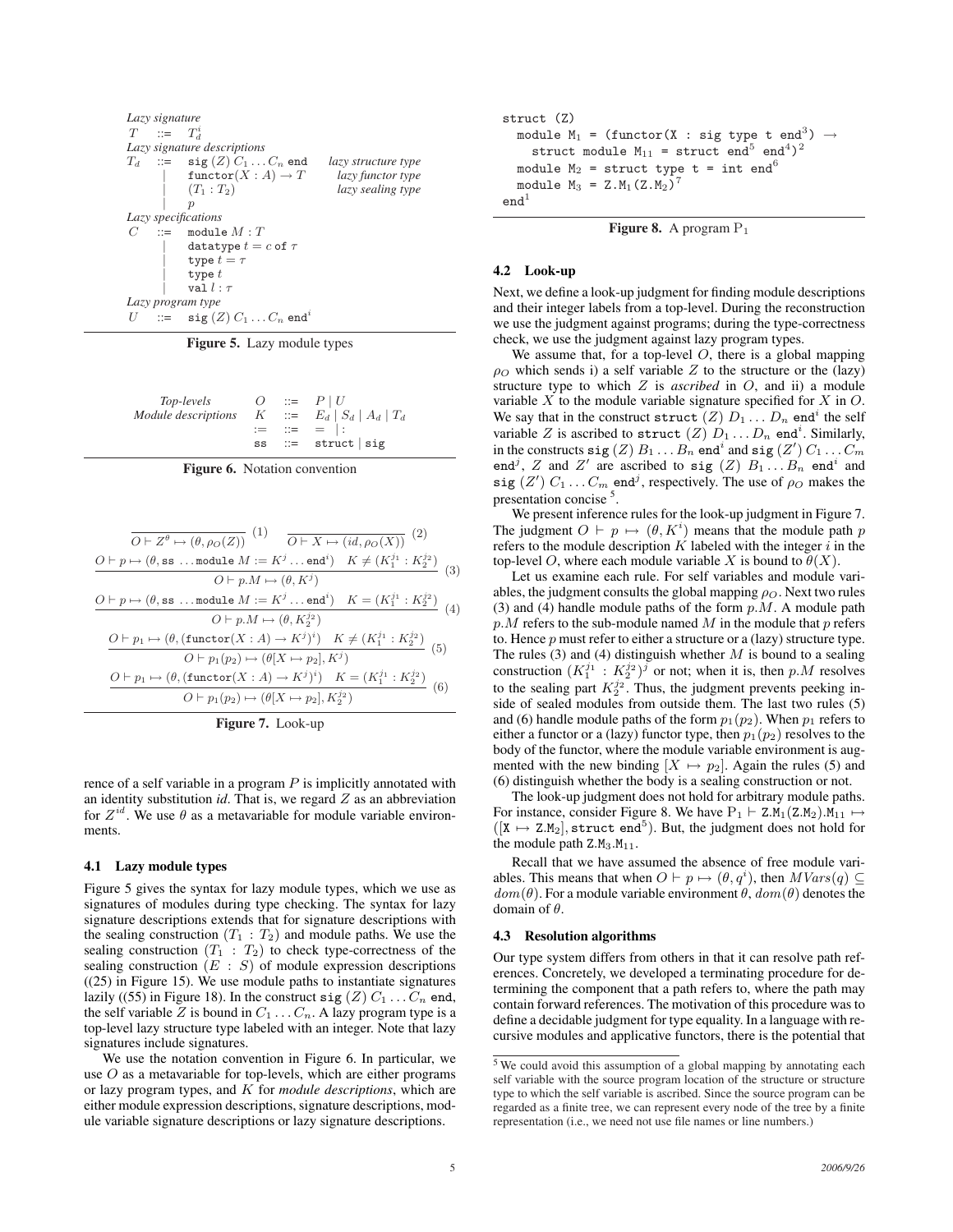| $O\models p\rightsquigarrow_n p'$      | $O\models p\rightsquigarrow_n p'$        |
|----------------------------------------|------------------------------------------|
| $O\models p.M \rightsquigarrow_n p'.M$ | $O\models p(q) \rightsquigarrow_n p'(q)$ |
| $O \vdash q \leadsto_n q'$             | $O \vdash p \mapsto (\theta, q^i)$       |
| $O \vdash p(q) \leadsto_n p(q')$       | $O \vdash p \leadsto_n \theta(q)$        |

Figure 9. Normalization of module paths with respect to *O*

a program contains pathologically cyclic type abbreviations which may cause type equality check to diverge. We later noticed that a similar procedure enables type inference for recursive modules. Note that we cannot use the well-typedness of the source program when resolving path references, since we already need type equality to ensure this well-typedness.

We implement the procedure for path resolution as three algorithms, namely, a module path expansion algorithm *PathExp*, a type expansion algorithm *TyExp* and a core type reconstruction algorithm *CtyReconst*. These algorithms use termination criteria based on ground term rewriting and recursive path ordering; the criteria do not rely on the well-typedness of the source program, and still allow flexible handling of module and type abbreviations.

For lack of space, we do not explain all these algorithms; we only give their specifications, needed to present the rest of the type system. We give definitions of *PathExp* and *CtyReconst* in Appendix A. In [19], the reader can find detailed explanations.

*Located types* We define a canonical form of types, called *located types*. The type system checks equality between two arbitrary types by reducing them into located types using *TyExp*.

A located type is a type composed of *simple located types* and 1 using *→* and *∗*. Intuitively, a simple located type is an abstract type which is obtained by expanding all type and module abbreviations.

We first define *located forms*, a canonical form of module paths. A module path *p* is in located form if and only if *p* does not contain a module path which resolves to a module abbreviation.

DEFINITION 1. *A module path p is in located form with respect to a top-level O if and only if the following two conditions hold.*

- $O \vdash p \mapsto (\theta, K^i)$  *where K is not a module path.*
- *• For all q in args*(*p*)*, q is in located form.*

For a module path *p*, *args*(*p*) denotes the set of module paths that *p* contains as functor arguments, or:

$$
args(Z^{\theta}) = \bigcup_{X \in dom(\theta)} \{\theta(X)\}
$$

$$
args(p.M) = args(p)
$$
  $args(p_1(p_2)) = args(p_1) \cup \{p_2\}$ 

A simple located type is an abstract type whose prefix is a located form.

DEFINITION 2. *A simple located type with respect to a top-level O is a type path p.t where p is in located form with respect to O*  $\overline{a}$  *and either*  $\overline{O} \vdash p \mapsto (\theta, \texttt{ss} \dots \texttt{datatype} \ t = c \texttt{ of } \tau \dots \texttt{end}^i)$  or  $O \vdash p \mapsto (\theta, \texttt{ss} \dots \texttt{type} \ t \dots \texttt{end}^i)$  *holds.* 

Now located types are defined below.

DEFINITION 3. *A located type with respect to a top-level O is a type*  $\tau$  *where each type*  $\tau'$  *in typaths* $(\tau)$  *is a simple located type with respect to O.*

For a type  $\tau$ , *typaths*( $\tau$ ) denotes the set of type paths that  $\tau$ contains. Precisely,

 $typaths(τ) =$ Í. *typaths*( $\tau_1$ )  $\cup$  *typaths*( $\tau_2$ ) when  $\tau = \tau_1 \rightarrow \tau_2$ <br>or  $\tau = \tau_1 * \tau_2$  $\mathcal{L}$ or  $\tau = \tau_1 * \tau_2$  ${p.t}$  when  $\tau = p.t$ when  $\tau = 1$ 

| $O, \Omega \vdash 1 \perp 1$                                                                                                                                                                    |  |  |  |  |
|-------------------------------------------------------------------------------------------------------------------------------------------------------------------------------------------------|--|--|--|--|
| $0, \Omega \vdash \tau_1 \downarrow \tau'_1 \quad 0, \Omega \vdash \tau_2 \downarrow \tau'_2 \quad 0, \Omega \vdash \tau_1 \downarrow \tau'_1 \quad 0, \Omega \vdash \tau_2 \downarrow \tau'_2$ |  |  |  |  |
| $Q, \Omega \vdash \tau_1 \rightarrow \tau_2 \perp \tau'_1 \rightarrow \tau'_2$ $Q, \Omega \vdash \tau_1 * \tau_2 \perp \tau'_1 * \tau'_2$                                                       |  |  |  |  |
| $PathExp(O, p) = p'$ $O \vdash p' \mapsto (\theta, \text{ss} \dots \text{type } t \dots \text{end}^i)$                                                                                          |  |  |  |  |
| $Q, \Omega \vdash p.t \mid p'.t$                                                                                                                                                                |  |  |  |  |
| $PathExp(O, p) = p'$ $O \vdash p' \mapsto (\theta, \text{ss} \dots \text{datatype } t = c \text{ of } \tau \dots \text{end}^i)$                                                                 |  |  |  |  |
| $Q, \Omega \vdash p.t \mid p'.t$                                                                                                                                                                |  |  |  |  |
| $PathExp(O, p) = p'$ $O \vdash p' \mapsto (\theta, \text{ss} \dots \text{type } t = \tau_1 \dots \text{end}^i)$                                                                                 |  |  |  |  |
| $O, \Omega \uplus (i, t) \vdash \tau_1 \downarrow \tau_2 \quad O, \Omega \vdash \theta(\tau_2) \downarrow \tau$                                                                                 |  |  |  |  |
| $O, \Omega \vdash p.t \downarrow \tau$                                                                                                                                                          |  |  |  |  |



*module path expansion* To specify the module path expansion algorithm *PathExp*, we define the *normalization* of module paths in Figure 9. The judgment  $O \vdash p \leadsto_n q$  means that *p* reduces into *q* in one step, with respect to the top-level *O*. The normalization traces module abbreviations in the intuitive way. We write  $O \vdash p \rightsquigarrow_{n^*} q$ to mean that *p* reduces into *q* in more than or equal to zero step.

The proposition below states that *PathExp* is terminating and that, when it succeeds, it coincides with normalization. *PathExp* raises an error when it cannot prove that the input module path does not contain cyclic or dangling references.

#### PROPOSITION 1.

- *1. For any top-level O and module path p, PathExp(O, p) either returns a module path in located form with respect to O, or else raises an error.*
- 2. When  $PathExp(O, p) = q$ , then  $O \vdash p \rightsquigarrow_{n^*} q$ .

*Type expansion* We define the type expansion algorithm in Figure 10. The judgment  $O$ ,  $\Omega \vdash \tau_1 \downarrow \tau_2$  means that the algorithm expands the type  $\tau_1$  into the type  $\tau_2$  where  $\Omega$  is locked, with respect to the top-level *O*. We use  $\Omega$  as a metavariable for pairs  $(i, t)$ of an integer *i* and a type name *t*. The notation  $\Omega \uplus (i, t)$  means  $\Sigma \cup \{(i, t)\}\$  whenever  $(i, t) \notin \Omega$ . Note that derivations of the type expansion are deterministic. In particular, it is an error state when there are no applicable rules.

Then we define *TyExp* such that it takes as argument a toplevel *O* and a type  $\tau$ , then either returns a type  $\tau'$  when  $O, \emptyset \vdash$ *τ* ↓ *τ*<sup>*'*</sup> holds or else raises an error when no rule applies, *i.e.* it cannot prove that the input type does not contain cyclic or dangling references.

PROPOSITION 2. *For any top-level O and type*  $\tau$ ,  $TyExp(O, \tau)$ *either returns a located type with respect to O or else raises an error.*

*Core type reconstruction* The type reconstruction algorithm *CtyReconst* propagates type annotations on functions. It does not check that these annotations are correct. For instance, for an expression *e*1(*e*2), *CtyReconst* only reconstructs a type of *e*1, which must be of the form  $\tau_1 \rightarrow \tau_2$ , then returns the result type  $\tau_2$ . In the type-correctness check part, the type system checks that  $e_2$  has a type equivalent to  $\tau_1$ .

At this time, we only require *CtyReconst* to be terminating.

PROPOSITION 3. *For any program P and core expression e, CtyReconst*(*P, e*) *either returns a located type with respect to P or else raises an error.*

#### 4.4 Lazy program type reconstruction algorithm

Figure 11 presents inference rules for the lazy program type reconstruction algorithm with respect to a program *P*. The algorithm is a straightforward application of *CtyReconst* (see (10)), hence it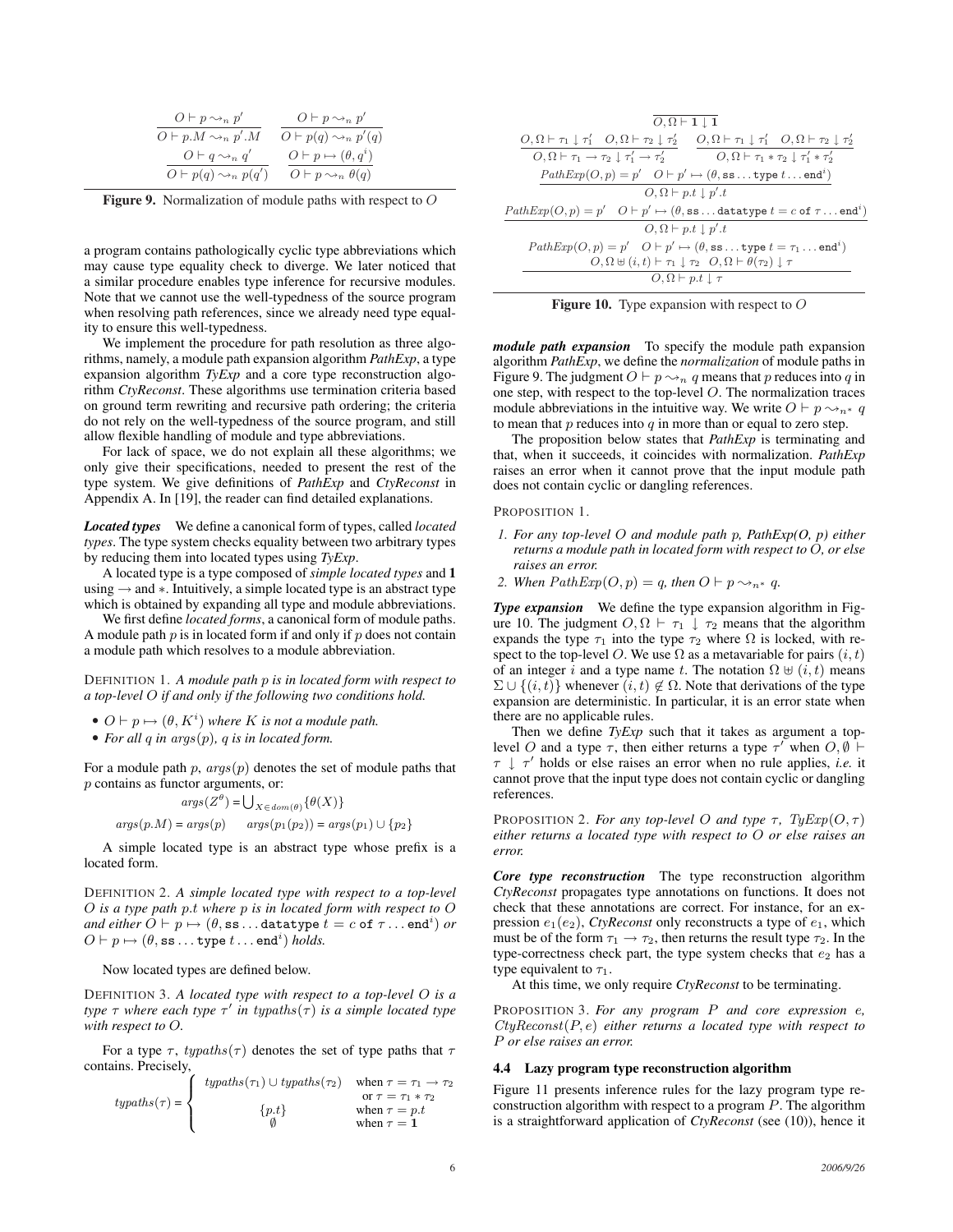

Figure 11. Lazy program type reconstruction with respect to *P*

does not ensure type-correctness of the program *P*. It either returns a lazy program type that *P* would have when *P* is type-correct, or else raises an error when it cannot prove that *P* does not contain cyclic or dangling references. Note that it does not check typecorrectness of functor applications (see (15)).

Then we define *ReconstP* such that it takes a program *P* as argument, then either returns *U* when  $P \vdash P \triangleright U$  holds or else raises an error when this cannot be done.

PROPOSITION 4. *For any program P, ReconstP*(*P*) *either returns a lazy program type or raises an error.*

# 5. Type-correctness check

One of the main difficulties in type checking recursive modules is how to reason about forward references. Usually, a type checker consults a type environment for the necessary type information about paths. When paths only contain backward references, it is sufficient to accumulate in the type environment signatures of previously type checked modules. When modules are defined recursively, however, paths may contain forward references. Then the type checker may attempt to ask the type environment for a signature of a module which is not yet type checked.

To circumvent difficulties arising from forward references, other type systems rely on signature annotations. As we examined in Section 2, this requirement compels the programmer to write two different signatures for the same module to enforce type abstraction outside the recursion. Moreover, the programmer cannot rely on type inference during development due to it. This is unfortunate since a lot of useful inference algorithms have been and will be developed to support smooth development of programs.

We have a reconstruction algorithm, hence we do not need the assistance of signature annotations. That is, we use the result of reconstruction as type environment instead of using programmersupplied annotations.

There are three tasks to be completed in this type-correctness check part: 1) to check type-correctness of core expressions. (Recall that *CtyReconst* does not ensure type-correctness of expressions that it reconstructs types for.); 2) to check well-formedness of module paths, that is, to check that functor applications contained in the paths are type-correct and that references of the paths are not cyclic or dangling; 3) to check that, for every sealing construction  $(E: S)$ , the module expression *E* inhabits the signature *S*.

$$
\frac{U \vdash \mathit{TyExp}(U, \tau_1) \equiv_{\tau} \mathit{TyExp}(U, \tau_2)}{U \vdash \tau_1 \equiv \tau_2} \tag{16}
$$

Figure 12. Type equivalence with respect to *U*

$$
\frac{U \vdash \tau_1 \equiv_{\tau} \tau'_1 \quad U \vdash \tau_2 \equiv_{\tau} \tau'_2}{U \vdash \tau_1 \to \tau_2 \equiv_{\tau} \tau'_1 \to \tau'_2} (18)
$$
\n
$$
\frac{U \vdash \tau_1 \equiv_{\tau} \tau'_1 \quad U \vdash \tau_2 \equiv_{\tau} \tau'_2}{U \vdash \tau_1 \ast \tau_2 \equiv_{\tau} \tau'_1 \ast \tau'_2} (19) \qquad \frac{U \vdash p_1 \equiv_{p} p_2}{U \vdash p_1 \cdot t \equiv_{\tau} p_2 \cdot t} (20)
$$

Figure 13. Equivalence on located types with respect to *U*

$$
U \vdash p_1 \mapsto (\theta_1, T_{d1}^{i_1}) \quad U \vdash p_2 \mapsto (\theta_2, T_{d2}^{i_2}) \quad i_1 = i_2
$$
  
\n
$$
\forall X \in dom(\theta_1), \ U \vdash \theta_1(X) \equiv_p \theta_2(X)
$$
  
\n
$$
U \vdash p_1 \equiv_p p_2
$$
\n
$$
(21)
$$

Figure 14. Equivalence on located forms with respect to *U*

#### 5.1 Type equality

We define a type equivalence judgment in Figure 12, with auxiliaries in Figure 13 and 14. The judgment  $U \vdash \tau_1 \equiv \tau_2$  means that two types  $\tau_1$  and  $\tau_2$  are equivalent with respect to the lazy program type  $\hat{U}$ . We check equivalence between two arbitrary types by reducing them into located types.

Figure 13 defines equivalence on located types. The first three rules are straightforward. The last rule judges whether two abstract types are equivalent. Two types  $p_1.t$  and  $p_2.t$  are equivalent if and only their prefixes  $p_1$  and  $p_2$  are equivalent module paths. (Note that since  $p_1 \cdot t$  is a located type,  $p_1$  is in located form.)

Figure 14 defines a judgment for equivalence on module paths in located form. Two located forms  $p_1$  and  $p_2$  are equivalent if and only if they refer to module descriptions at the same location (i.e., labeled with the same integer) and their functor arguments are equivalent. Take a look at the look-up judgment (Figure 7) again. The module variable environment  $\theta_1$  collects all module paths contained in *p*<sup>1</sup> as functor arguments.

# 5.2 Typing rules

In Figure 15, we present typing rules for the type-correctness check, with auxiliaries in Figure 16, 17, 18 and 19.

The judgment  $U \vdash E : T$  means that the module expression  $E$  of lazy signature  $T$  is type-correct with respect to the lazy program type *U*. The judgment  $U$ ;  $\Gamma \vdash e : \tau$  means that the core expression *e* of type *τ* is type-correct under the type environment Γ with respect to *U*. A type environment assigns a located type to a variable. Other judgments are read similarly.

The typing rules in Figure 15 are mostly straightforward. Here we only explain the rule for sealing.

The rule (25) checks that the sealing construction  $(E : S)$  is type-correct. In particular, the third premise is for ensuring that the module expression *E* inhabits the signature *S*; it checks that the lazy signature  $T_1$  of  $E_1$  is a subtype of  $Subst(T_1, S)$ .

The subtyping relation, to be given below, follows that of Leroy's applicative functor calculus. In particular, for two manifest type specifications type  $t : \tau_1$  and type  $t : \tau_2$  to be in subtyping relations,  $\tau_1$  and  $\tau_2$  must be equivalent. To check type equivalence, the type system expand types using *TyExp*; here is the reason that we define the function *Subst*, which is found in Figure 17.

The function *Subst* performs explicit substitution for self variables declared inside sealing signatures. For instance, consider Figure 2. The reconstruction algorithm infers that the function split in Forest has a type TF.Tree.t *→* TF.Tree.t list (For clarity, we add omitted self variables.). The sealing signature specifies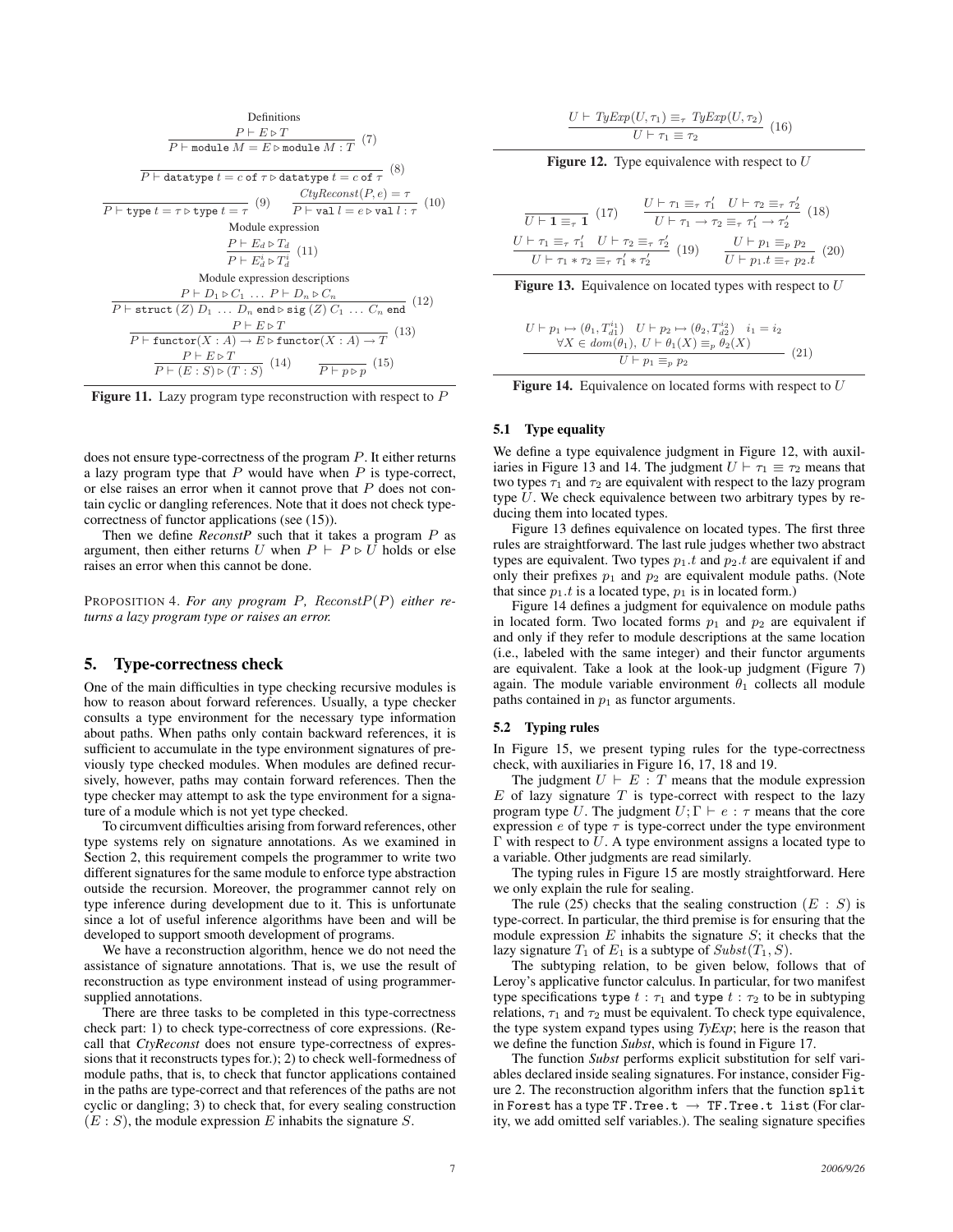Module expression

\n
$$
\frac{U + E_d : T_d}{U + E_d : T_d}
$$
\nModule expression descriptions

\n
$$
\frac{U + D_1 : C_1 ... U + D_n : C_n}{U + \text{struct}(Z) D_1 ... D_n \text{ end} : \text{sig}(Z) C_1 ... C_n \text{ end}}
$$
\n23)

\n
$$
\frac{U + D_1 : C_1 ... U + D_n : C_1 ... C_n \text{ end}}
$$
\n24)

\n
$$
\frac{U + E : T_1 U + S : T_2 U + T_1 < : \text{Subst}(T_1, S)}{U + \text{functor}(X : A) \rightarrow E : \text{functor}(X : A') \rightarrow T}
$$
\n25)

\n
$$
\frac{U + F}{U + F} = \frac{U + S_1 : T_2 U + T_1 < : \text{Subst}(T_1, S)}{U + F_1 : T_2 : T_2 U + T_1 : T_2 : \text{Subst}(T_1, S)} \text{ (25)}\n
$$
\frac{U + F \cdot T}{U + F_1 : T_2 : T_2 U + T_1 : T_2 : T_2 U + T_2 : \text{Subst}(T_1, S)} \text{ (26)}\n
$$
\frac{U + F \cdot T}{U + \text{module } M : T} = \frac{U}{V} = \frac{U}{V + V} = \frac{U}{V} = \frac{U}{V} = \frac{V}{V} = \frac{V}{V}
$$
\n26)

\n
$$
\frac{U + E \cdot T}{U + \text{trape } L = \text{ of } T : \text{datatype } t = \text{ of } T
$$
\n27)

\n
$$
\frac{U + E_2 : T_d}{U + \text{trape } t = \text{ of } T : \text{datatype } t = \text{ of } T
$$
\n28)

\n
$$
\frac{U + S_d : T_d}{U + \text{trape } t = \text{ of } T : \text{Catatype } t = \text{ of } T
$$
\n29)

\n30

\n43

\n51

\n51

\n52

\n63

\n7

\n8

\n8

\n8

\n8
$$
$$

Figure 15. Typing rules with respect to *U*

Figure 16. Datatype look-up with respect to *U*

 $Subst(T_d^i, S_d^j) = subst1(T_d, S_d)^j$  $\mathit{subst1}\left(p, \texttt{sig}\left(Z\right)B_1 \ldots B_n \texttt{end}\right)$  $=(\text{sig }(Z) \; *subsetp*, [Z \mapsto p]B_1) \; \ldots \; *subsetp*, [Z \mapsto p]B_n) \;$ end)  $subst1(p, \texttt{functor}(X : A) \rightarrow S_d^i)$  $=$  functor $(X : A) \rightarrow \text{subst1}(p(X), S_d)^i$  $subst1$  (sig  $(Z)$   $C_1$   $\ldots$   $C_n$  end, sig  $(Z')$   $B_1$   $\ldots$   $B_m$  end)  $=$  sig  $(Z')$  $subst3(C_{\sigma(1)}, [Z' \mapsto Z]B_1) \dots$ *subst3* $(C_{\sigma(m)}, [Z' \mapsto Z]B_m)$  end  $\textit{subst1}(\text{sig } ... \text{end}, \text{functor}(X : A) \rightarrow S)$  = raise Error  $\mathit{subst1}(\texttt{functor}(X:A) \rightarrow T_d^i, \texttt{functor}(X':A') \rightarrow S_d^j)$  $=$  functor $(X' : A') \rightarrow \text{subst1} ([X \mapsto X']T_d, S_d)^j$  $\text{subst1}(\text{functor}(X : A) \to T, \text{sig... end}) = \text{raise Error}$  $subst1((T : T_d^i), S_d) = \text{subst1}(T_d, S_d)$  $subst2(p, \texttt{module } M : S_d^i) = \texttt{module } M : \textit{subst1}(p. M, S_d)^i$  $subst2(p, B) = B$  where *B* is not a module specification

 $subst3$ (module  $M: T_d^i, \mathtt{module}\ M: S_d^j) = \mathtt{module}\ M: subst1\bigl(T_d, S_d\bigr)^j$  $\textit{subst3}(C, B) = B$  where *B* is not a module specification

Figure 17. Substitution  
\n
$$
\frac{U \vdash T_d < : S_d}{U \vdash T_d^i < : S_d^j} \quad \frac{U \vdash T_d < : A_d}{U \vdash T_d^i < : A_d^j} \quad (53)
$$
\n
$$
\frac{U \vdash T_d < : S_d}{U \vdash (T : T_d^i) < : S_d} \quad (54)
$$
\n
$$
\frac{PathExp(U, p) = p' \quad U \vdash p' \mapsto (\theta, T_d^i) \quad U \vdash \theta(T_d) < : S_d}{U \vdash p < : S_d} \quad (55)
$$
\n
$$
\sigma : \{1, \ldots, m\} \mapsto \{1, \ldots, n\} \quad \forall i \in \{1, \ldots, m\}, \ U \vdash C_{\sigma(i)} < : B_i \quad U \vdash \text{sig}(Z) \quad C_1 \ldots C_n \text{ end} < : \text{sig}(Z') \quad B_1 \ldots B_m \text{ end} \quad (56)
$$
\n
$$
\frac{U \vdash A' < : [X \mapsto X']A \quad U \vdash [X \mapsto X']T < : S}{U \vdash \text{functor}(X : A) \rightarrow T < : \text{functor}(X' : A') \rightarrow S} \quad (57)
$$
\n
$$
\sigma : \{1, \ldots, m\} \mapsto \{1, \ldots, n\} \quad \forall i \in \{1, \ldots, m\}, \ U \vdash C_{\sigma(i)} < : B_i \quad U \vdash \text{sign}(S_1 \ldots C_n \text{ end} < : \text{sig}(B_1 \ldots B_m \text{ end}) \quad (58)
$$
\n
$$
\frac{U \vdash \text{sig}(C_1 \ldots C_n \text{ end} < : \text{sig}(B_1 \ldots B_m \text{ end})}{U \vdash \text{type} \ t = \tau < : \text{type} \ t} \quad (60)
$$
\n
$$
\frac{U \vdash \tau_1 \equiv \tau_2}{U \vdash \text{datatype} \ t = c \text{ of } \tau < : \text{type} \ t} \quad (61)
$$
\n
$$
\frac{U \vdash \tau_1 \equiv \tau_2}{U \vdash \text{datatype} \ t = \tau_1 < : \text{type} \ t
$$

#### Figure 18. Subtyping with respect to *U*

$$
\begin{array}{ccc} \overline{U \vdash X \; \mathrm{wf}} & \overline{U \vdash Z^{id} \; \mathrm{wf}} & \overline{U \vdash p \; \mathrm{wf}} & \overline{PathExp(U,p.M)} = q \\ & U \vdash p_1 \; \mathrm{wf} & U \vdash p_2 \; \mathrm{wf} \\ \end{array}
$$
\n
$$
\begin{array}{ccc} PathExp(U,p_1) = p'_1 & PathExp(U,p_2) = p'_2 & PathExp(U,p_1(p_2)) = q \\ \underline{U \vdash p'_1 \mapsto (\theta, (\mathrm{functor}\; (X : A^j_d) \rightarrow T)^i) & U \vdash p'_2 <: \theta[X \mapsto p'_2](A_d)} \\ & U \vdash p_1(p_2) \; \mathrm{wf} \end{array}
$$

Figure 19. Well-formed module paths with respect to *U*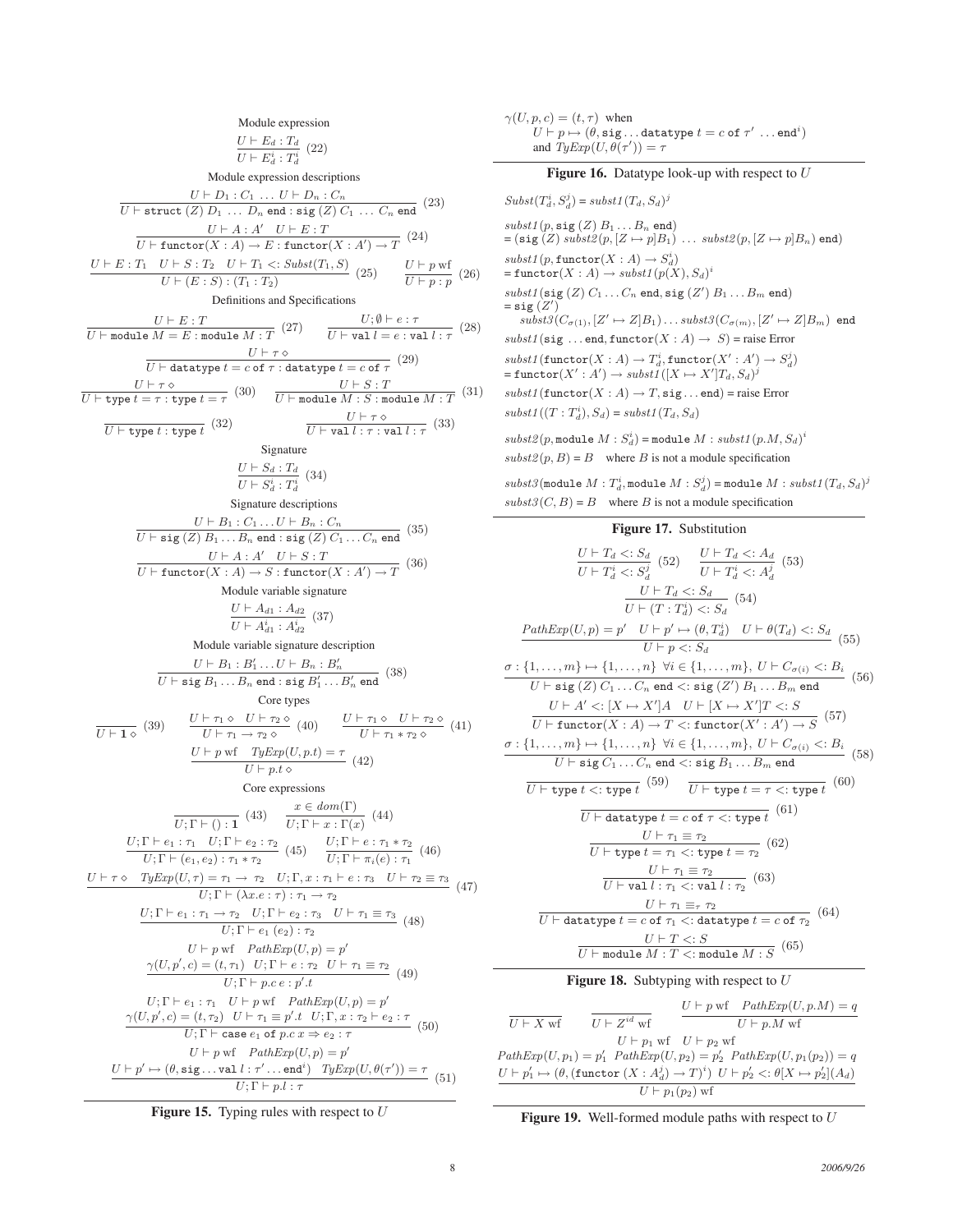that split has a type Z.Tree.t *→* Z.Forest.t. Both the reconstructed type and the specified type are located types, but they are not equivalent according to the type equivalence judgment. In fact, for Forest to inhabit the sealing signature, the reconstructed type TF.Tree.t *→* TF.Tree.t list should be equivalent to TF.Tree.t *→*TF.Forest.t, which is the type obtained by substituting TF for Z in the specified type Z.Tree.t *→* Z.Forest.t. Indeed, this is satisfied since the type TF.Forest.t expands into TF.Tree.t list.

One may think that it would be more natural to identify signatures related by  $\alpha$ -renaming rather than to perform explicit substitution. Yet implicit renaming makes it complex to use the type expansion algorithm, which is developed separately from the typing rules.

In Figure 18, we define subtyping relations between a lazy signature and a signature  $((52))$ , between a lazy signature and a module variable signature ((53)), between a lazy signature description and a signature description ((54) to (57)), between a lazy signature description and a module variable description ((58)) and between a lazy specification and a specification ((59) to (65)). The rules are mostly intuitive. The reader should only look at the rule (55). A lazy signature description can be a module path *p*. To check that *p* is a subtype of a signature description  $S_d$ , we instantiate the lazy signature of the module that *p* refers to; we use the module path expansion algorithm *PathExp* to resolve *p*'s reference. For the decidability of the subtyping relations, it is important that only lazy signature descriptions can be module paths, but ordinary signature descriptions cannot.

The judgment  $U \vdash p$  wf, defined in Figure 19, checks that the module path  $p$  is well-formed. For instance, the rule  $(26)$  in Figure 15 uses this judgment for checking type-correctness of module paths. The judgment ensures that the module path *p* does not contain cyclic or dangling references and that functor applications contained in *p* are type-correct.

DEFINITION 4. *A program P is well-typed if and only if*  $ReconstP(P) = U$  *and*  $U \vdash P : U$  *holds.* 

PROPOSITION 5. *For any program P, it is decidable whether P is well-typed or not.*

#### Soundness

Here we give a call-by-value operational semantics and state its type soundness.

Values *v* and evaluation contexts *E* are:  $v$  ::= ()  $|(v_1, v_2)| p.c v | (\lambda x.e : \tau)$  $E$  ::= {} | (*E, e*) | (*v, E*) |  $\pi_i(E)$  | *E* (*e*) *| v* (*E*) *| p.c E |* case *E* of *ms*

where *p* does not contain module variables.

Then a small step reduction is either:

$$
p.l \stackrel{\text{mp}}{\rightarrow} p'.l
$$
 when  $P \vdash p \leadsto_n p'$   $\pi_i(v_1, v_2) \stackrel{\text{prj}}{\rightarrow} v_i$ 

$$
(\lambda x.e: \tau) v \stackrel{\text{fun}}{\to} [x \mapsto v]e \qquad \text{case } p.c \, v \text{ of } q.c \, x \Rightarrow e \stackrel{\text{case}}{\to} [x \mapsto v]e
$$

 $p.l \stackrel{\text{with }}\to \theta(e)$  when  $P \vdash p \mapsto (\theta, \texttt{struct } \dots \texttt{val } l = e \dots \texttt{end}^i)$ or an inner reduction obtained by induction:

$$
\frac{e_1 \rightarrow e_2 \quad E \neq \{\}}{E\{e_1\} \rightarrow E\{e_2\}}
$$

Again, these reductions are defined with respect to a program *P*.

When deconstructing a value through the case expression case *p.c v* of *q.c x*, we do not explicitly check that *p* and *q* are equivalent. The type system already ensures that *p* and *q* expand into equivalent module paths.

During the reduction, we would like to look up actual implementations of modules instead of their signatures from the program *P*. For this purpose, we assume that once *P* is type checked, all

```
module type E = sigtype exp val eval : exp → int val simp : exp → exp end
module PF =
 functor(X : E with type \exp = private [> PF(X).exp ] ) \rightarrowstruct
    type exp = ['Num of int | 'Plus of X.exp * X.exp]
    val eval : \exp \rightarrow \text{int} = \lambda x \cdot \text{case} \times \text{of} 'Num n \Rightarrow n| 'Plus (e1, e2) ⇒ X.eval e1 + X.eval e2
    val simp : exp → X.exp = λx.case x of
         'Num n ⇒ 'Num n
        |'Plus(e1, e2) ⇒ case (X.simp e1, X.simp e2) of
              ('Num m, 'Num n) ⇒ 'Num(m+n)
            | e12 ⇒ 'Plus e12
  end
module Plus = (PF(Plus) : E with type exp = PF(Plus).exp)
```
Figure 20. A first expression language

sealing signatures in  $P$  are erased. (Then, the rules  $(2)$ ,  $(4)$  and  $(6)$ ) in Figure 7 are not used any more.) After the erasure, the look-up judgment always looks up actual implementations during the normalization of module paths and in the reduction step  $\overset{\text{vpth}}{\rightarrow}$ .

We assume that the top-level structure of every program *P* contains a value component named main. The evaluation of *P* begins by reducing the defining expression of main.

PROPOSITION 6 (Soundness). *Let a program P be well-typed. Then the evaluation of P either returns a value or else gives rise to an infinite reduction sequence.*

We cannot state a subject reduction lemma in the context of *Traviata*. For the decidability result, the type system of *Traviata* rejects cyclically defined types. Yet, for proving subject reduction, we want to establish type equality which can handle these cycles. In proofs, we define another type system, called *TraviataX*, which may not be decidable, but can reason about cyclically defined types. We prove that *TraviataX* is sound for the operational semantics, by proving subject reduction and progress properties. Then, Proposition 6 is obtained by proving that if a program *P* is well-typed in *Traviata*, then so is in *TraviataX*.

### 6. The expression problem

In this section, we present an advanced example of recursive modules, by giving a solution to the expression problem [26].

The expression problem, named by Phil Wadler, dates back to Cook [2]. It is one of the most fundamental problems one faces during the development of extensible software. Here, we paraphrase a typical example of this problem in the following way: suppose that we have a small expression language, composed of a recursively defined datatype and processors which operate on this datatype; then we want to extend the expression language in two dimensions, that is, to extend the datatype with new constructors and to add new processors. That a programming language can solve this problem in a type safe and concise way has been regarded as a measure of the expressive power of the language. Many researchers have addressed this problem, using different programming languages [21, 27, 25].

Our aim here is not to draw a conclusion that our solution is better than others. Instead, we aim to give a useful example of recursive modules, in order to show that by combining recursive modules with other constructs of the core and the module languages we can obtain more expressive power in a modular way.

The example we use here extends the one in [8]. It is a variation on the expression problem, where we only insist on the addition of new constructors. Adding new processors is easy in this setting.

We shall assume that we have extended *Traviata* with polymorphic variants [7], private row types [8] and some usual module lan-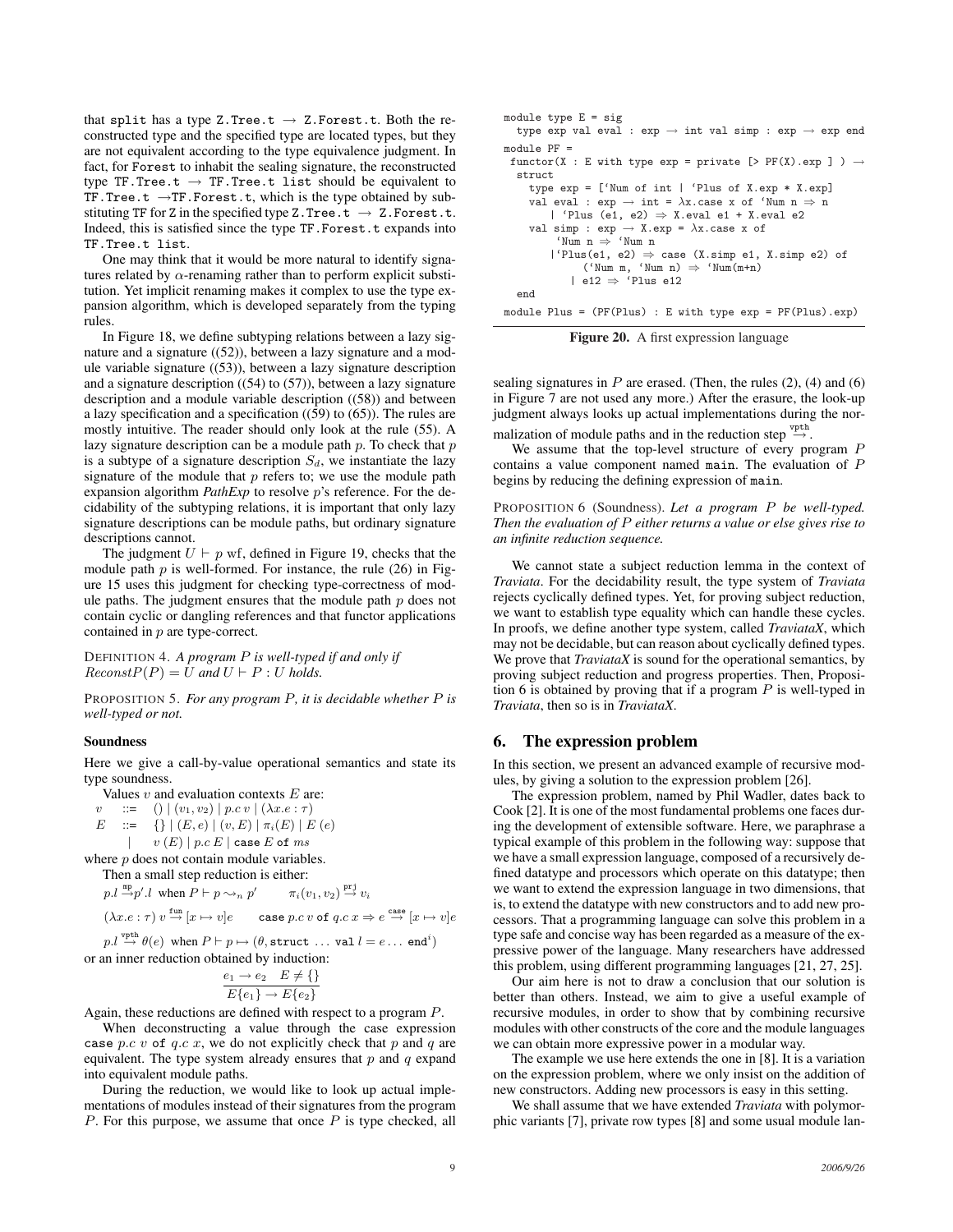```
module MF =
 functor(X : E with type exp = private [> MF(X) . exp ]) \rightarrowstruct
    module Plus = PF(X)type exp = [Plus.exp | 'Mult of X.exp * X.exp ]
    val eval : exp → int = λx.case x of
        #Plus.exp as e ⇒ Plus.eval e
       |'Mult(e1, e2) ⇒ X.eval e1 * X.eval e2
    val simp : exp → X.exp = λx.case x of
        #Plus.exp as e ⇒ Plus.simp e
       |'Mult(e1, e2) ⇒ case (X.simp e1, X.simp e2) of
            ('Num m, 'Num n) ⇒ 'Num(m*n)
           | e12 ⇒ 'Mult e12
  end
module Mult = (MF(Mult) : E with type exp = MF(Mult).exp)
```
Figure 21. A second expression language

guage constructions. Adding polymorphic variants and private row types is straightforward. We add typing rules for them to our language. Allowing structures to contain module type definitions may not be easy, but having module type definitions in the top-level is easy.

To reduce notational burden, we omit, here and elsewhere, preceding self variables even for forward references when no ambiguity seems to arise. We also omit the top-level struct and end.

We define our first expression language in Figure 20, using the functor PF. The type exp defined in the body of PF indicates that the first language supports expressions composed of integers and addition. The function eval is for evaluating expressions into integers. The function simp is for simplifying expressions, by reducing the 'Plus constructor into the 'Num constructor when possible.

To keep the first language extensible, we leave recursion open in PF; the polymorphic variant type exp and functions eval and simp recur through PF's parameter X.

The intuition of the example is that PF takes as argument an expression language which is built by extending the addition language that PF defines. This is exactly what the signature of X expresses; here is the key of the example. The type specification type  $t =$ private [> PF(X).exp] specifies an abstract type into which the type  $PF(X)$ . exp can be coerced, or, informally, an abstract type which is a supertype of  $PF(X)$ . exp. The type  $PF(X)$ . exp refers to the type exp defined inside PF's body. Hence X's signature specifies that PF can only be applied to a module whose defining expression language supports both integers and addition. This recursive use of  $PF(X)$ . exp to constrain  $PF$ 's argument is the main difference with the solution in [8]. By avoiding the need to define types outside of the functor, it allows for a more concise and scalable solution. Observe that if it were not for all of applicative functors, private row types and flexible path references, we could not write X's signature in this way.

The use of polymorphic variants, which are structural types unlike usual nominal datatypes, is important also for defining the function simp. The function simp has the type  $\exp \rightarrow X.\exp$ . Since the type X.exp structurally contains the type exp, as specified in the X's signature, all of 'Num n, 'Num(m+n) and 'Plus e12, which are the results of the case branches, are of type X.exp.

The module Plus instantiates the addition language, by closing PF's open recursion. Observe that both the type and the value level recursion are closed simultaneously, that is, by taking the fix-point of PF, the forwardings X.exp, X.eval and X.simp are connected to exp, simp and eval themselves, thus yielding self-contained recursive type exp and recursive functions eval and simp.

Now we can perform addition on the first language. For instance,

val e1 = Plus.eval ('Plus('Num 3, 'Num 4))

```
module TreeForest = struct (TF)
 module Tree = (struct
  datatype t = Leaf of int | Node of int * TF. Forest.t
  val max = ...val mk_tree = \lambdax.let i = TF.Forest.max x in Node(i, x)
 end : sig
  type t val max : t → int
  val mk tree : TF.Forest.t → t end)
 module Forest = (struct (F)
  type t = TF.Tree.t list
  val max = ...val combine = \lambdax.\lambday.TF.Tree.mk_tree [x;y]
 end : sig (FS)
  type t val max : t → int
  val combine : TF.Tree.t → TF.Tree.t → TF.Tree.t end)
end
```


Next, we define our second expression language using the functor MF in Figure 21. The second language supports expressions composed of multiplication and addition on integers.

We use the exactly same idiom as the first language to define this second language. In particular, the type  $MF(X)$ . exp appearing in X's signature refers to the type exp defined in the body of MF.

Note that we instantiate the first addition language inside MF, and use it in functions eval and simp to delegate known cases by variant dispatch. Thus we avoid duplication of program codes.

The module Mult instantiates the second language, by closing MF's open recursion. Now we can do arithmetic on the second language. For instance,

val e2 = Mult.eval ('Plus('Mult('Num 3, 'Num 4), 'Num 5))

Having seen examples here and in Section 2, we confirm that recursive modules are useful in several situations. Moreover, when combined with other language constructions, they give us the highly expressive power in a modular way. We believe that they are a promising candidate for supporting robust extensible software.

# 7. The double vision problem

Here we examine the double vision problem [6], a typing difficulty involved in recursive modules, in the context of *Traviata*. Detailed examinations of this problem are found in [6, 3].

*The situation we want to deal with* When a module is sealed with a signature, the type system distinguishes the module defined inside the signature and the module which inhabits the signature. For instance, consider Figure 1. Inside Forest, the type t and the type TF.Forest.t are not equivalent; the former is an internal type, which refers to Forest's type t inside the sealing, but the latter is an external type, which refers to Forest's type t outside.

This design choice of type equivalence keeps the type equivalence judgment simple. Yet, it might be occasionally inconvenient, for instance, when the programmer wants to build a value of an external type inside sealing.

To see a concrete situation, consider Figure 22. This is the same program as in Figure 1, but here Tree and Forest contain new functions mk\_tree and combine, respectively; the former is for building a tree from a given forest and the latter for building a tree from given two trees.

Our type system cannot type check the defining expression of combine. For the expression  $[x; y]$  inside the body of combine, the core type reconstruction algorithm infers that the expression has a type TF. Tree.t list; the function TF. Tree.mk\_tree takes an argument of type TF.Forest.t, which is specified in Tree's sealing signature. According to our type equivalence judgment, however, the types TF.Forest.t and TF.Tree.t list are not equiv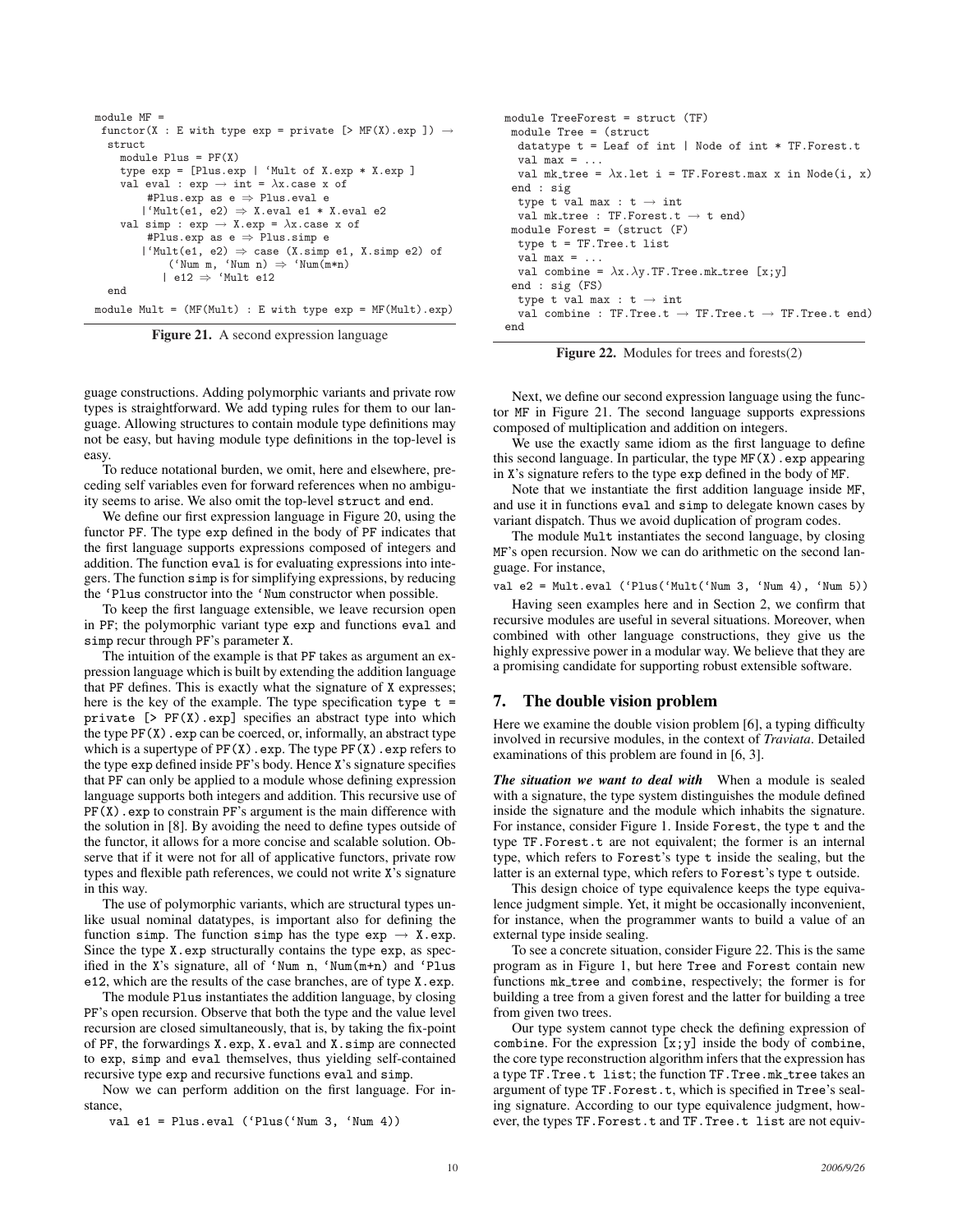alent, since TF.Forest.t is an abstract type thus is not equivalent to any other types than itself.

This kind of situation typically occurs when the programmer attempts to cyclically import, inside a sealed module, a value that is exported by the same module as a value of an abstract type. Note that such reimportation is only possible with recursive modules, but not with ordinary modules.

*Type coercion* Currently we provide a core language construction, called *type coercion*, that allows the programmer to coerce types of expressions from internal types to external types and vice versa, in an explicit way. The type coercion construction is of the form  $(e : \tau :: > \tau')$ , which informally reads as "to coerce the type  $\tau$  of the expression *e* into  $\tau$ <sup>'</sup>. For instance, the programmer can define a type-correct combine as

val combine =

*λ*x.*λ*y.TF.Tree.mk tree ([x;y] : t ::> TF.Forest.t) (Observe that the internal type t of Forest is only visible inside Forest.)

For lack of space, we refer the reader to [20] for a typing rule for type coercion. In short, for the construction  $(e : \tau :: > \tau')$ , the type system checks type equality between  $\tau$  and  $\tau'$  in a way more sensitive to sealing but without using *TyExp*. We also note that there is a (somewhat verbose) workaround to define a type-safe combine without using type coercions; the programmer can define his own functions which perform type coercion.

# 8. Type inference for the core language

We implemented a type inference algorithm for the core language by determining an inference order using the module path expansion algorithm, then running a standard inference algorithm along this order. Concretely, using *PathExp*, we build a call graph of functions (represented by a directed graph), which expresses how functions in modules depend on each other: the strongly connected components of the graph indicate sets of value components whose type should be inferred simultaneously, referring to each other monomorphically; by topologically sorting the connected components, we generalize types in a connected component before moving on to typing the next one. For instance in Figure 2, we build an inference order:

Tree.split *→ {*Tree.labels, Forest.labels*}*

*→ {*Forest.sweep*} →* Forest.incr

where braces indicate strongly connected component. The inference order we build for Figure 1 is

*{*Tree.map*} → {*Forest.map*}*

For the purpose of type inference, we do not consider that Tree.map and Forest.map are mutually recursive, since the signatures of Tree and Forest specify exported types for these functions.

We must also check for well-formedness of types, as module variables should not escape their scope during unification. This is checked after the inference. Note that when an abstract type depends on a functor argument, then the argument explicitly appears inside the type. For instance, in Figure 2, the type Tree.t is internally represented as TF[X*7→*X] *.*Tree*.*t.

Explicit type annotations can be used to break dependencies in the call graph, and allow polymorphic recursion. Annotations cannot be completely avoided, as type inference for polymorphic recursion is known to be undecidable.

# 9. Related work

Much work has been devoted to investigating recursive module extensions of the ML module system. Notably, type systems and initialization of recursive modules pose non-trivial issues, and have been the main subjects of study.

# 9.1 Type systems

To the best of our knowledge, no work has proposed a type system for recursive modules with applicative functors, except for the experimental implementation in Objective Caml [15], or examined type inference for recursive modules whether functors are applicative or generative. Among other proposals, only *Traviata* can type the examples on the expression problem in Section 6.

The experimental implementation of recursive modules in Objective Caml is most related to our work. Indeed, we followed it in large part when designing *Traviata*. O'Caml supports a highly expressive core language and a strong type inference algorithm, which are one of our motivations for the effort to enable type inference. O'Caml also supports recursive signatures, with a rather concise syntax. However, it allows to write problematic modules whose type checking diverges.The potential for divergence when typing O'Caml modules is well-known, but is assumed to be a rare phenomenon in practice. Recursive signatures seem to make the problem much more acute. This is one of our motivations in insisting on decidable type checking for *Traviata*. Of course we obtain it through restrictions, and a less expressive signature language. Yet, this may be the price for safety. Since we have similar typing rules, we hope that our approach can apply to O'Caml with little change.

Crary, Harper and Puri [3] gave a foundational type theoretic analysis of recursive modules in the context of a phase-distinction formalism [10].

Russo [23, 22] proposed a type system for recursive modules, which we examined in Section 2.

Dreyer [5] gave a theoretical account for type abstraction inside recursive modules. In particular, he investigated generative functors in the context of recursive modules, by proposing a "destination passing" interpretation of type generativity. There is a critical difference in design choices between us, with respects to type abstraction inside recursive modules. For instance, consider the two programs:

module  $M =$  (struct type  $t = N \cdot t$  end : sig type  $t$  end) module N = (struct type t = M.t end : sig type t end) and

module M = (struct type t = N.t list end : sig type t end) module N = (struct type t = M.t \* M.t end : sig type t end) Dreyer prohibits both programs, whereas we accept both. A motivation of our design choice is that we want to keep liberal uses of polymorphic variants and objects, which are useful constructs supported in O'Caml; prohibiting the latter program may result in restriction in using these constructs and recursive modules together.

# 9.2 Initialization

Boudol [1], Hirschowitz and Leroy [11], and Dreyer [4] have proposed type systems which ensure that initialization of recursive modules does not try to access components of modules that are not yet evaluated. They are interested in the safety of initialization, hence their modules do not have type components.

Their type systems judge the two modules:

```
module M = struct (Z) val l = Z.m val m = Z.l end
and
```
module  $N = struct (Z)$ 

val  $1 = \lambda x \to x + Z.m$  val  $m = Z.1(3)$  end

to be ill-typed. In both cases, evaluation of the component m cyclically requires evaluation of itself. Our type system, in particular the core type reconstruction algorithm, can reject the cycle for the former, but not for the latter.

#### 10. Conclusion

In this paper, we presented a type system for recursive modules by extending Leroy's applicative functor calculus. The type system is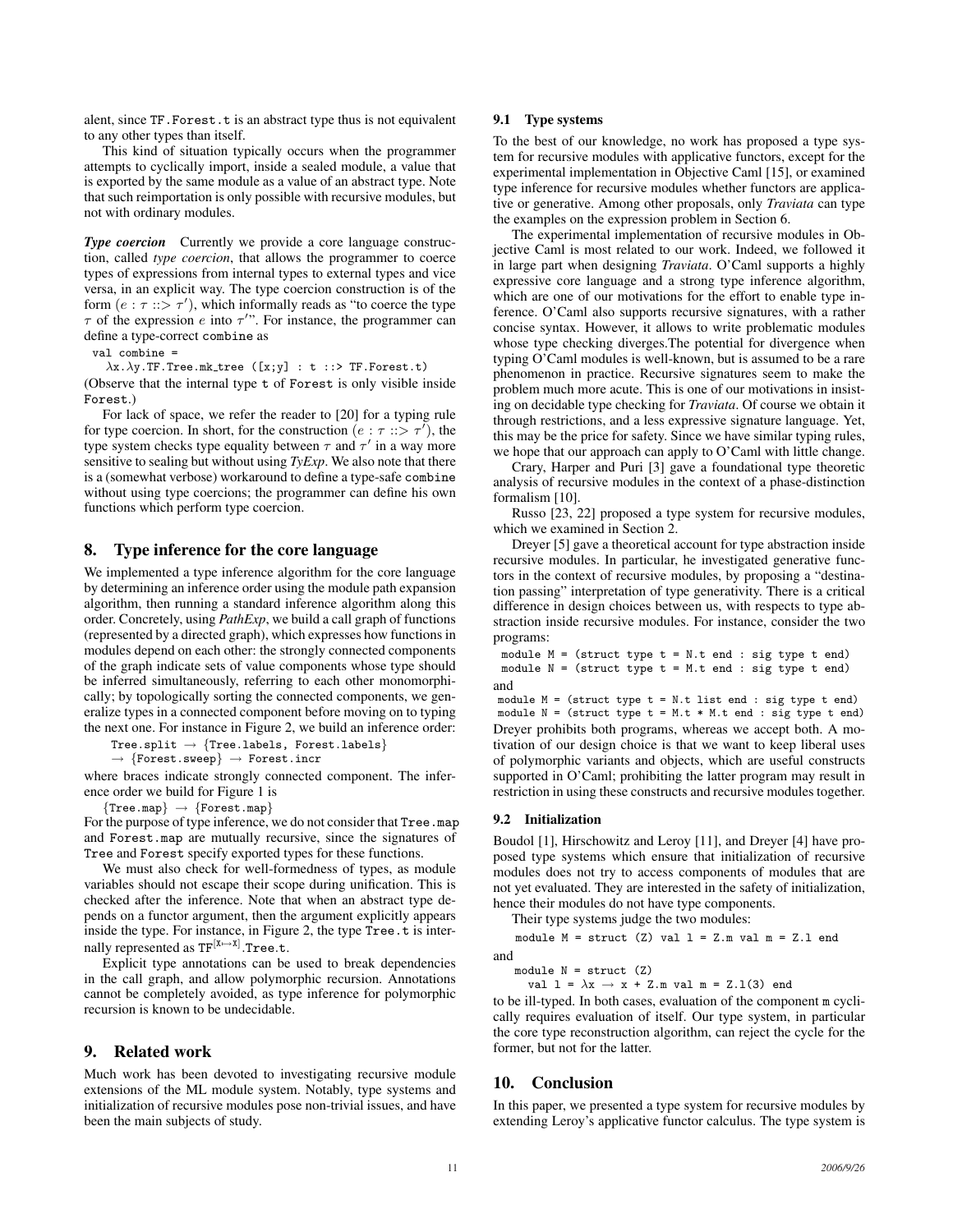decidable and sound for a call-by-value operational semantics. It supports type inference for recursive modules, hence type abstraction both inside and outside the recursion is handled equally; the programmer does not need to write two different signatures for the same module to assist the type checker.

We examined three examples. The first two presented typical uses of recursive modules with different choices of where to enforce type abstraction. The last one gave a solution to the expression problem and demonstrated how recursive modules add to the expressive power of the programming language when combined with other language constructions.

Here we give a brief overview of future work.

*Separate type checking* Although we have not discussed, *Traviata* is already prepared for separate type checking. In short, we only have to extend the look-up judgment (Figure 7) so that the judgment informs the type system of signatures of modules which are type checked separately(i.e., to replace concrete module expressions with their signatures).

*Lazy modules with eager value components* The operational semantics presented in this paper uses lazy evaluation for both modules and their value components in the sense that only components of modules that are accessed are evaluated, and the evaluation is triggered at access time. This semantics simplifies the soundness statement and its proof. For a practical system, however, we are investigating lazy modules with eager value components, that is, to keep modules lazy but evaluate all the value components (but not module components) of a module at once, triggered by the first access to some component of the module. Lazy semantics of modules would allow flexible uses of recursive modules; eager semantics of value components would give the programmer a way to initialize recursive modules. We need more investigation on this topic.

*The double vision problem* It is desirable to solve the double vision problem without requiring type coercion annotations from the programmer. The current type system always passes to *TyExp* the whole lazy program type *ReconstP* constructed. This seems too naïve. Given that *TyExp* terminates for whatever input, we think it is safe to pass *TyExp* different signature information depending on whether it is used inside sealing or not. For instance in Figure 22, we should make *TyExp* interpret the sealing signature of Forest transparently during type checking inside Forest.

#### Acknowledgements

We thank Masahito Hasegawa for useful discussions on the soundness proof and for comments on this paper. We thank anonymous reviewers for their detailed comments, which were most helpful.

#### References

- [1] G. Boudol. The recursive record semantics of objects revisited. *Journal of Functional Programming*, 14:263–315, 2004.
- [2] W. R. Cook. Object-Oriented Programming Versus Abstract Data Types. In *Proc. REX Workshop*, volume 489 of *Lecture Notes in Computer Science*. Springer-Verlag, 1990.
- [3] K. Crary, R. Harper, and S. Puri. What is a recursive module? In *Proc. PLDI'99*, pages 50–63, 1999.
- [4] D. Dreyer. A type system for well-founded recursion. In *Proc. POPL'04*, 2004.
- [5] D. Dreyer. Recursive Type Generativity. In *Proc. ICFP'05*, 2005.
- [6] D. Dreyer. *Understanding and Evolving the ML Module System*. PhD thesis, Carnegie Mellon University, 2005.
- [7] J. Garrigue. Programming with polymorphic variants. In *In Proc. ML workshop'98*, 1998.
- [8] J. Garrigue. Private rows: abstracting the unnamed. http://www. math.nagoya-u.ac.jp/~garrigue/papers/privaterows. pdf, 2005.
- [9] R. Harper and M. Lillibridge. A type-theoretic approach to higherorder modules with sharing. In *Proc. POPL'94*, 1994.
- [10] R. Harper, J. C. Mitchell, and E. Moggi. Higher-order modules and the phase distinction. In *Porc. of POPL'90*, pages 341–354, 1990.
- [11] T. Hirschowitz and X. Leroy. Mixin modules in a call-by-value setting. In *Proc. ESOP'02*, pages 6–20, 2002.
- [12] X. Leroy. Manifest types, modules, and separate compilation. In *Proc. POPL'94*, pages 109–122. ACM Press, 1994.
- [13] X. Leroy. Applicative functors and fully transparent higher-order modules. In *Proc. POPL'95*, pages 142–153. ACM Press, 1995.
- [14] X. Leroy. A modular module system. *Journal of Functional Programming*, 10(3):269–303, 2000.
- [15] X. Leroy, D. Doligez, J. Garrigue, D. Rémy, and J. Vouillon. The Objective Caml system, release 3.09. Software and documentation available on the Web, http://caml.inria.fr/, 2005.
- [16] D. MacQueen. Modules for Standard ML. In *Proc. the 1984 ACM Conference on LISP and Functional Programming*, pages 198–207. ACM Press, 1984.
- [17] R. Milner. *Communicating and Mobile Systems: the pi-Calculus*. Cambridge University Press, 1999.
- [18] R. Milner, M. Tofte, R. Harper, and D. MacQueen. *The Definition of Standard ML (Revised)*. MIT Press, 1997.
- [19] K. Nakata and J. Garrigue. Path resolution for recursive modules. Technical Report 1545, Kyoto University Research Institute for Mathematical Sciences, 2006.
- [20] K. Nakata and J. Garrigue. Recursive modules for programming. Technical Report 1546, Kyoto University Research Institute for Mathematical Sciences, 2006.
- [21] D. Rémy and J. Garrigue. On the expression problem. http: //pauillac.inria.fr/~remy/work/expr/, 2004.
- [22] S. Romanenko, C. Russo, N. Kokholm, and P. Sestoft. Moscow ML, 2004. Software and documentation available on the Web, http://www.dina.dk/~sestoft/mosml.html.
- [23] C. Russo. Recursive Structures for Standard ML. In *Proc. ICFP'01*, pages 50–61. ACM Press, 2001.
- [24] C. Stone. Type definitions. In *Advanced Topics in Types and Programming Languages*, chapter 9. The MIT Press, 2004.
- [25] M. Torgersen. The Expression Problem Revisited. In *European Conference on Object-Oriented Programming:LN CS*, volume 3086. Springer-Verlag, 2004.
- [26] P. Wadler. The expression problem. Java Genericity maling list, 1998. http://www.cse.ohio-state.edu/~gb/cis888.07g/ java-genericity/20.
- [27] M. Zenger and M. Odersky. Independently Extensible Solutions to the Expression Problem. In *Proc. FOOL 12*, 2005.

# Appendices

# A. Path resolution algorithms

Here we define *PathExp* and *CtyReconst*.

#### A.1 Module path expansion algorithm

We define *PathExp* by composing *ground normalization* and *variable normalization*, which are defined below.

We define the ground normalization in Figure 23. The judgment  $O, \Sigma$  <sup>1</sup> *p*  $\rightsquigarrow_g$  *q* means that the ground normalization expands *p* into *q* where  $\Sigma$  is locked, with respect to *O*. We use  $\Sigma$  as a metavariable for sets of integers.